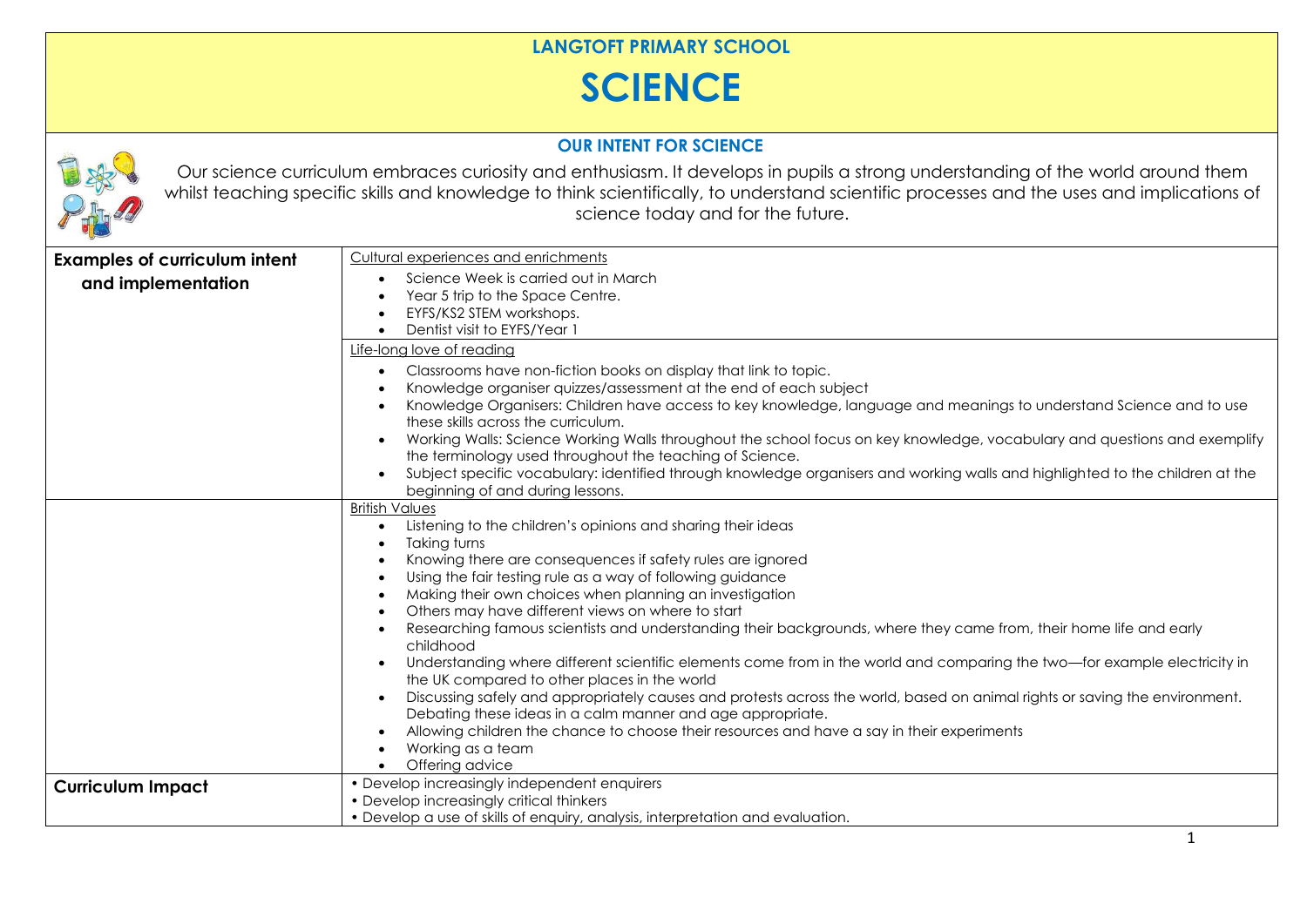| • Increase their understanding of the world around them and their place in it.<br>Learning about science also enables<br>• Develop an interest in the wider world around them.<br>learning from science.<br>• Develop a sense of identity through learning about how they can impact on the wider world.<br>• Develop a love of reading through the use of science-based fiction and non-fiction sources.<br>• Explain not only about the world but also how it works, how it fits together and how to make a difference and become positive<br>contributors to it.<br>• Ensure the children develop the key skills of scientific enquiry, outdoor learning and fieldwork, use of equipment and materials.<br>• Develop the knowledge and conceptual understanding through the specific disciplines of biology, chemistry and physics.<br>. Develop and understanding of the implications of science, today and for the future.<br>. Ensure children know more, remember more and understand more. |                                                                                           |                                     |                                                                                       |                                                                                                                                                               |                                                                        |                                                                                                                                                                |  |
|----------------------------------------------------------------------------------------------------------------------------------------------------------------------------------------------------------------------------------------------------------------------------------------------------------------------------------------------------------------------------------------------------------------------------------------------------------------------------------------------------------------------------------------------------------------------------------------------------------------------------------------------------------------------------------------------------------------------------------------------------------------------------------------------------------------------------------------------------------------------------------------------------------------------------------------------------------------------------------------------------|-------------------------------------------------------------------------------------------|-------------------------------------|---------------------------------------------------------------------------------------|---------------------------------------------------------------------------------------------------------------------------------------------------------------|------------------------------------------------------------------------|----------------------------------------------------------------------------------------------------------------------------------------------------------------|--|
| Year                                                                                                                                                                                                                                                                                                                                                                                                                                                                                                                                                                                                                                                                                                                                                                                                                                                                                                                                                                                               | <b>Autumn 1</b>                                                                           | <b>Autumn 2</b>                     | <b>Spring 1</b>                                                                       | <b>Spring 2</b>                                                                                                                                               | <b>Summer 1</b>                                                        | <b>Summer 2</b>                                                                                                                                                |  |
| <b>EYFS</b>                                                                                                                                                                                                                                                                                                                                                                                                                                                                                                                                                                                                                                                                                                                                                                                                                                                                                                                                                                                        | Living things and their<br>habitats Animals<br>including humans<br>(5 senses, human body) | <b>Seasonal changes</b><br>(Autumn) | Seasonal changes<br>(Winter)<br><b>Materials (Boat for</b><br><b>Gingerbread man)</b> | Living things and their<br>habitats (Chick life-<br>cycle)<br><b>Seasonal changes</b><br>(Spring)<br><b>Materials (Exploring</b><br><b>Changes of Matter)</b> | Living things and their<br>habitats Plants                             | Living things and their<br>habitats Animals<br>including humans<br>(Minibeasts life-<br>cycles, pets)<br><b>Seasonal changes</b><br>(Summer)<br><b>Magnets</b> |  |
|                                                                                                                                                                                                                                                                                                                                                                                                                                                                                                                                                                                                                                                                                                                                                                                                                                                                                                                                                                                                    |                                                                                           | <b>Seasonal changes</b>             | <b>Materials</b>                                                                      | <b>Humans</b><br>(Senses)                                                                                                                                     | <b>Plants</b>                                                          | <b>Animals including</b><br>humans                                                                                                                             |  |
| $\overline{\mathbf{2}}$                                                                                                                                                                                                                                                                                                                                                                                                                                                                                                                                                                                                                                                                                                                                                                                                                                                                                                                                                                            |                                                                                           | <b>Everyday Uses of Materials</b>   | Animals, including<br>humans                                                          | Plants                                                                                                                                                        |                                                                        | Living things and their habitats<br>Animals, including humans                                                                                                  |  |
| $\mathbf{3}$                                                                                                                                                                                                                                                                                                                                                                                                                                                                                                                                                                                                                                                                                                                                                                                                                                                                                                                                                                                       | <b>Rocks</b>                                                                              | <b>Rocks/Forces</b>                 | Animals, including<br>humans                                                          | Plants                                                                                                                                                        | Light                                                                  | <b>Forces and Magnets</b>                                                                                                                                      |  |
| 4                                                                                                                                                                                                                                                                                                                                                                                                                                                                                                                                                                                                                                                                                                                                                                                                                                                                                                                                                                                                  | Sound                                                                                     | <b>Electricity</b>                  | <b>Electricity</b>                                                                    | <b>States of matter:</b><br>changing state,<br>evaporation,<br>condensation and the<br>water cycle.                                                           | Living things and their<br>habitats inc. food chains.                  | The digestive system inc.<br>teeth in humans and their<br>simple functions.                                                                                    |  |
| 5                                                                                                                                                                                                                                                                                                                                                                                                                                                                                                                                                                                                                                                                                                                                                                                                                                                                                                                                                                                                  | <b>Forces</b>                                                                             | <b>Forces</b>                       | <b>Earth and Space</b>                                                                | Living things & their<br>habitats                                                                                                                             | Properties & changes of<br>materials                                   | Animals, including<br>humans                                                                                                                                   |  |
| 6                                                                                                                                                                                                                                                                                                                                                                                                                                                                                                                                                                                                                                                                                                                                                                                                                                                                                                                                                                                                  | Light<br>Behaviour of light, seeing,<br>shadows                                           | <b>Animals including</b><br>humans: | Living things and their<br>habitats<br>Classification:                                | Scientific enquiry skills                                                                                                                                     | <b>Electricity</b><br>Variation in voltage,<br>function components and | <b>Evolution and inheritance</b>                                                                                                                               |  |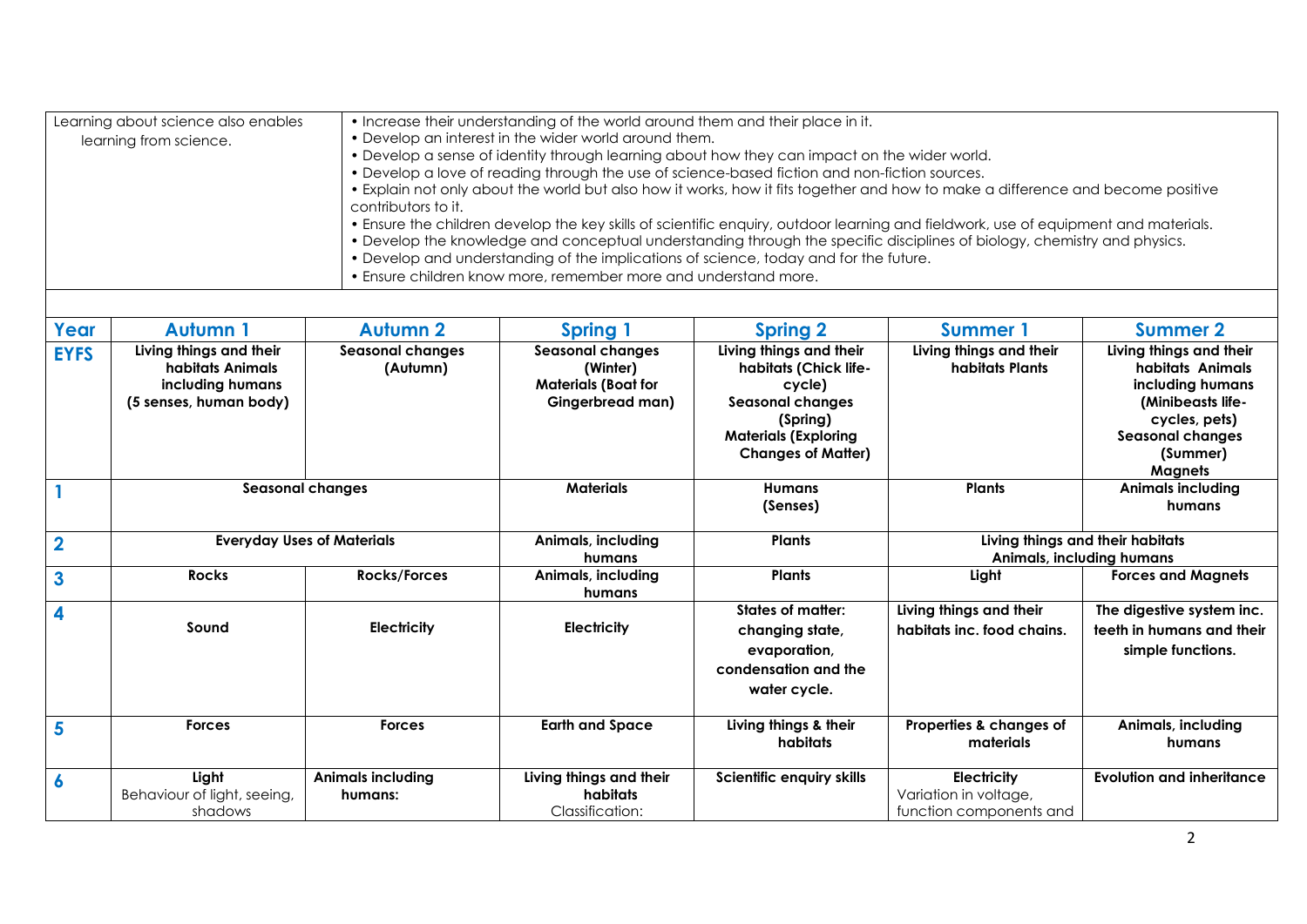|                            |                                                                                                                                                                                                                                                                                                                                                                                 | circulatory system, impact<br>of diet, exercise, drugs<br>and lifestyle on body<br>function, transport of<br>nutrients and water                                                                                                        | Microorganisms, plants<br>and animals                                                                                                                                                                                                                                                                                                                            |                                                                                                                                                                                                                                                                                                                                                                                                                                                                                                                                                    | diagrams                                                                                                                                                                                                                                                                                                                                                                                                                                                                                          | use of symbols in circuit                                                                                                    | change over time, fossil<br>evidence, offspring<br>similarities and variation<br>adaptation to suit<br>environment and resulting<br>evolution                                                                                                                                                                                                                                                                                    |
|----------------------------|---------------------------------------------------------------------------------------------------------------------------------------------------------------------------------------------------------------------------------------------------------------------------------------------------------------------------------------------------------------------------------|-----------------------------------------------------------------------------------------------------------------------------------------------------------------------------------------------------------------------------------------|------------------------------------------------------------------------------------------------------------------------------------------------------------------------------------------------------------------------------------------------------------------------------------------------------------------------------------------------------------------|----------------------------------------------------------------------------------------------------------------------------------------------------------------------------------------------------------------------------------------------------------------------------------------------------------------------------------------------------------------------------------------------------------------------------------------------------------------------------------------------------------------------------------------------------|---------------------------------------------------------------------------------------------------------------------------------------------------------------------------------------------------------------------------------------------------------------------------------------------------------------------------------------------------------------------------------------------------------------------------------------------------------------------------------------------------|------------------------------------------------------------------------------------------------------------------------------|----------------------------------------------------------------------------------------------------------------------------------------------------------------------------------------------------------------------------------------------------------------------------------------------------------------------------------------------------------------------------------------------------------------------------------|
|                            |                                                                                                                                                                                                                                                                                                                                                                                 |                                                                                                                                                                                                                                         |                                                                                                                                                                                                                                                                                                                                                                  | <b>Progression in Knowledge</b><br>(National Curriculum statements in red are from other linked topics.)                                                                                                                                                                                                                                                                                                                                                                                                                                           |                                                                                                                                                                                                                                                                                                                                                                                                                                                                                                   |                                                                                                                              |                                                                                                                                                                                                                                                                                                                                                                                                                                  |
|                            | <b>EYFS</b>                                                                                                                                                                                                                                                                                                                                                                     | Year 1                                                                                                                                                                                                                                  | Year <sub>2</sub>                                                                                                                                                                                                                                                                                                                                                | Year <sub>3</sub>                                                                                                                                                                                                                                                                                                                                                                                                                                                                                                                                  | Year 4                                                                                                                                                                                                                                                                                                                                                                                                                                                                                            | Year 5                                                                                                                       | Year 6                                                                                                                                                                                                                                                                                                                                                                                                                           |
| Knowledge<br><b>PLANTS</b> | Children know about<br>similarities and<br>differences in relation to<br>places, objects,<br>materials and living<br>things. They talk about<br>the features of their own<br>immediate environment<br>and how environments<br>might vary from one<br>another. They make<br>observations of animals<br>and plants and explain<br>why some things occur<br>and talk about changes | Identify and name a<br>variety of common wild<br>and garden plants,<br>including deciduous and<br>evergreen trees. •<br>Identify and describe<br>the basic structure of a<br>variety of common<br>flowering plants,<br>including trees. | Observe and describe<br>how seeds and bulbs<br>grow into mature<br>plants. • Find out and<br>describe how plants<br>need water, light and<br>a suitable temperature<br>to grow and stay<br>healthy. • Identify and<br>name a variety of<br>plants and animals in<br>their habitats.<br>including<br>microhabitats. (Y2 -<br>Living things and their<br>habitats) | Identify and describe<br>the functions of different<br>parts of flowering plants:<br>roots, stem/trunk, leaves<br>and flowers. • Explore<br>the requirements of<br>plants for life and<br>growth (air, light, water,<br>nutrients from soil, and<br>room to grow) and how<br>they vary from plant to<br>plant. • Investigate the<br>way in which water is<br>transported within<br>plants. • Explore the<br>part that flowers play in<br>the life cycle of<br>flowering plants,<br>including pollination,<br>seed formation and<br>seed dispersal. | Recognise that living<br>things can be grouped<br>in a variety of ways.<br>(Y4 - Living things and<br>their habitats) •<br>Explore and use<br>classification keys to<br>help group, identify<br>and name a variety of<br>living things in their<br>local and wider<br>environment. (Y4 -<br>Living things and their<br>habitats) • Recognise<br>that environments can<br>change and that this<br>can sometimes pose<br>dangers to living<br>things. (Y4 - Living<br>things and their<br>habitats) | Describe the life<br>process of<br>reproduction in some<br>plants and animals. (Y5<br>- Living things and their<br>habitats) | Describe how living<br>things are classified<br>into broad groups<br>according to common<br>observable<br>characteristics and<br>based on similarities<br>and differences.<br>including micro-<br>organisms, plants and<br>animals. (Y6 - Living<br>things and their<br>habitats) • Give<br>reasons for classifying<br>plants and animals<br>based on specific<br>characteristics. (Y6 -<br>Living things and their<br>habitats) |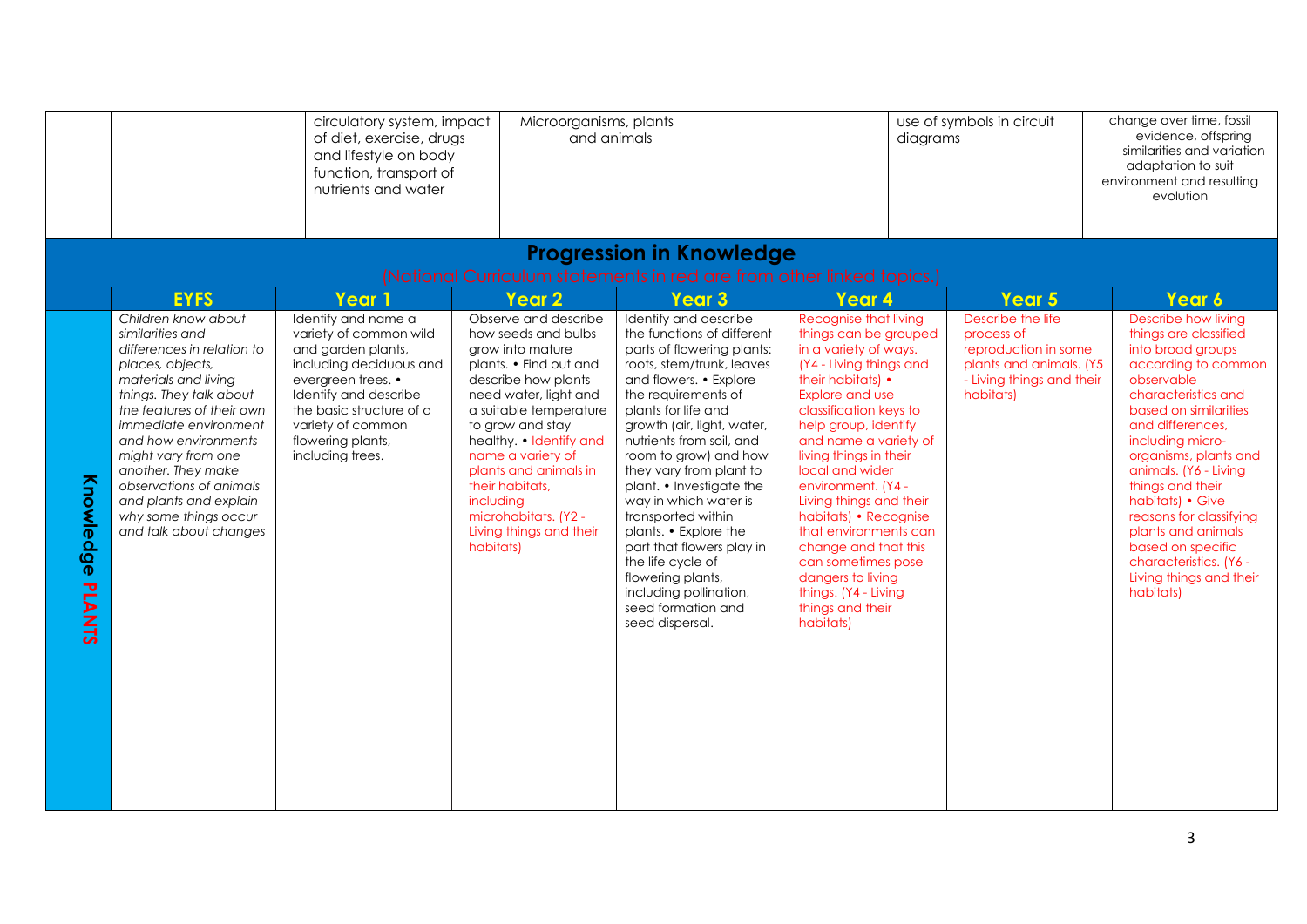| Vocabulary                                                    | spring, summer, autumn,<br>winter, seasons, sunny,<br>cloudy, hot, warm, cold,<br>shower, raining, storm,<br>thunder, lightning, hail,<br>sleet, snow, icy, frost,<br>puddles, windy,<br>rainbow, animals,<br>young, plants, flowers                                                                                                                                                | Leaf, flower, blossom,<br>petal, fruit, berry, root,<br>seed, trunk, branch,<br>stem, bark, stalk, bud<br>Names of trees in the<br>local area<br>Names of garden and<br>wild flowering plants in<br>the local area                                                                                                                                                                                                                                                                                                                                                                                                                                                                                                                                                                                                                                               | As for Year 1 plus light,<br>shade, sun, warm,<br>cool, water, grow,<br>healthy                                                                                                                                                                                                                                                                                                                                                                                                                                                                                                                                                                                                                                                                                                                                                     | Photosynthesis, pollen,<br>insect/wind pollination,<br>seed formation, seed<br>dispersal (wind<br>dispersal, animal<br>dispersal, water<br>dispersal)               | Classification,<br>classification keys,<br>environment, habitat,<br>human impact,<br>positive, negative,<br>migrate, hibernate                                                                                                                                                                                                                                                                                                                                                                               | Life cycle, reproduce,<br>sexual, sperm, fertilises,<br>egg, live young,<br>metamorphosis,<br>asexual, plantlets,<br>runners, bulbs, cuttings                                                        | Vertebrates, fish,<br>amphibians, reptiles,<br>birds, mammals,<br>invertebrates, insects,<br>spiders, snails, worms,<br>flowering, non-<br>flowering                                                                                                                                                                               |
|---------------------------------------------------------------|-------------------------------------------------------------------------------------------------------------------------------------------------------------------------------------------------------------------------------------------------------------------------------------------------------------------------------------------------------------------------------------|------------------------------------------------------------------------------------------------------------------------------------------------------------------------------------------------------------------------------------------------------------------------------------------------------------------------------------------------------------------------------------------------------------------------------------------------------------------------------------------------------------------------------------------------------------------------------------------------------------------------------------------------------------------------------------------------------------------------------------------------------------------------------------------------------------------------------------------------------------------|-------------------------------------------------------------------------------------------------------------------------------------------------------------------------------------------------------------------------------------------------------------------------------------------------------------------------------------------------------------------------------------------------------------------------------------------------------------------------------------------------------------------------------------------------------------------------------------------------------------------------------------------------------------------------------------------------------------------------------------------------------------------------------------------------------------------------------------|---------------------------------------------------------------------------------------------------------------------------------------------------------------------|--------------------------------------------------------------------------------------------------------------------------------------------------------------------------------------------------------------------------------------------------------------------------------------------------------------------------------------------------------------------------------------------------------------------------------------------------------------------------------------------------------------|------------------------------------------------------------------------------------------------------------------------------------------------------------------------------------------------------|------------------------------------------------------------------------------------------------------------------------------------------------------------------------------------------------------------------------------------------------------------------------------------------------------------------------------------|
| Knowledge<br>Living<br><b>things</b><br>qnd<br>their habitats | Children know about<br>similarities and<br>differences in relation to<br>places, objects,<br>materials and living<br>things. They talk about<br>the features of their own<br>immediate environment<br>and how environments<br>might vary from one<br>another. They make<br>observations of animals<br>and plants and explain<br>why some things occur<br>and talk about<br>changes. | Identify and name a<br>variety of common wild<br>and garden plants,<br>including deciduous and<br>evergreen trees. (Y1 -<br>Plants) • Identify and<br>describe the basic<br>structure of a variety of<br>common flowering<br>plants, including trees.<br>(Y1 - Plants) • Identify<br>and name a variety of<br>common animals<br>including fish,<br>amphibians, reptiles,<br>birds and mammals. (Y1<br>- Animals including<br>humans) • Identify and<br>name a variety of<br>common animals that<br>are carnivores.<br>herbivores and<br>omnivores. (Y1 - Animals<br>including humans) •<br>Describe and compare<br>the structure of a variety<br>of common animals (fish,<br>amphibians, reptiles,<br>birds and mammals,<br>including pets). $(Y1 -$<br>Animals, including<br>humans) • Observe<br>changes across the four<br>seasons. (Y1 - Seasonal<br>change) | Explore and compare<br>the differences<br>between things that<br>are living, dead, and<br>things that have never<br>been alive. • Identify<br>that most living things<br>live in habitats to<br>which they are suited<br>and describe how<br>different habitats<br>provide for the basic<br>needs of different<br>kinds of animals and<br>plants, and how they<br>depend on each<br>other. • Identify and<br>name a variety of<br>plants and animals in<br>their habitats,<br>including<br>microhabitats. •<br>Describe how animals<br>obtain their food from<br>plants and other<br>animals, using the idea<br>of a simple food chain,<br>and identify and name<br>different sources of<br>food. • Notice that<br>animals, including<br>humans, have<br>offspring which grow<br>into adults. (Y2 -<br>Animals including<br>humans) | Explore the part that<br>flowers play in the life<br>cycle of flowering<br>plants, including<br>pollination, seed<br>formation and seed<br>dispersal. (Y3 - Plants) | Recognise that living<br>things can be grouped<br>in a variety of ways. •<br>Explore and use<br>classification keys to<br>help group, identify<br>and name a variety of<br>living things in their<br>local and wider<br>environment. •<br>Recognise that<br>environments can<br>change and that this<br>can sometimes pose<br>dangers to living<br>things. • Construct and<br>interpret a variety of<br>food chains,<br>identifying producers,<br>predators and prey.<br>(Y4 - Animals, including<br>humans) | Describe the<br>differences in the life<br>cycles of a mammal,<br>an amphibian, an<br>insect and a bird. $\bullet$<br>Describe the life<br>process of<br>reproduction in some<br>plants and animals. | Describe how living<br>things are classified<br>into broad groups<br>according to common<br>observable<br>characteristics and<br>based on similarities<br>and differences,<br>including<br>microorganisms, plants<br>and animals. • Give<br>reasons for classifying<br>plants and animals<br>based on specific<br>characteristics. |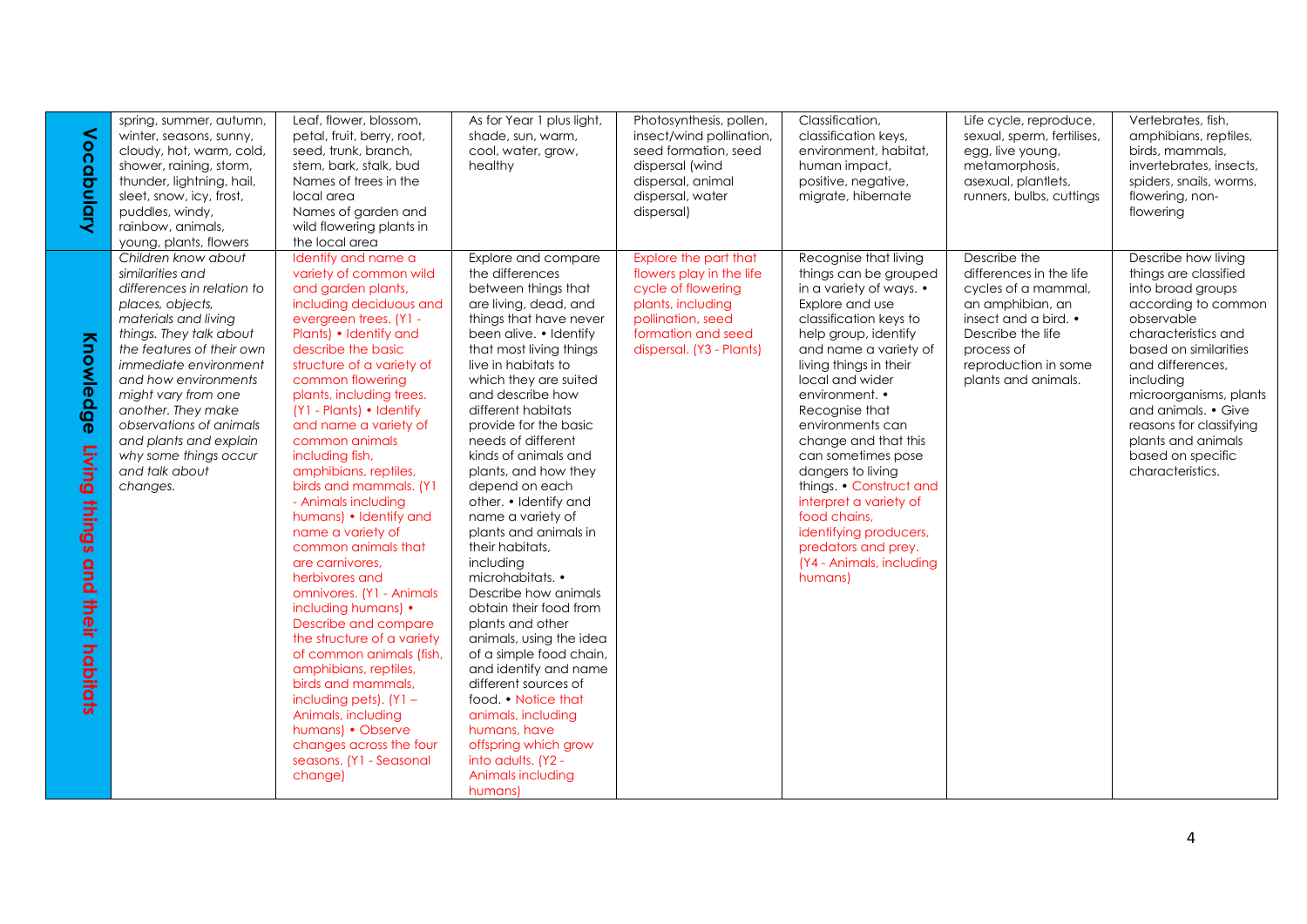| ocapulary | plant, tree, bush, flower,<br>vegetable, herb, weed,<br>animal, names of plants<br>and animals they see,<br>name of a contrasting<br>environment e.g.<br>beach, forest | Head, body, eyes, ears,<br>mouth, teeth, leg, tail,<br>wing, claw, fin, scales,<br>feathers, fur, beak,<br>paws, hooves<br>• Names of animals<br>experienced first-hand<br>from each vertebrate<br>group<br>• Parts of the body<br>including those linked to<br>PSHE teaching (see joint<br>document produced by<br>the ASE and PSHE<br>Association)<br>$\bullet$ Senses – touch,<br>Leaf, flower, blossom,<br>petal, fruit, berry, root,<br>seed, trunk, branch,<br>stem, bark, stalk, bud<br>Names of trees in the<br>local area<br>Names of garden and<br>wild flowering plants in<br>the local area | Living, dead, never<br>been alive, suited,<br>suitable, basic needs,<br>food, food chain,<br>shelter, move, feed<br>• Names of local<br>habitats e.g. pond,<br>woodland etc.<br>• Names of micro-<br>habitats e.g. under<br>logs, in bushes etc. | Nutrition, nutrients,<br>carbohydrates, sugars,<br>protein, vitamins,<br>minerals, fibre, fat,<br>water, skeleton, bones,<br>muscles, support,<br>protect, move, skull,<br>ribs, spine, muscles,<br>joints | Classification,<br>classification keys,<br>environment, habitat,<br>human impact,<br>positive, negative,<br>migrate, hibernate | Life cycle, reproduce,<br>sexual, sperm, fertilises,<br>egg, live young,<br>metamorphosis,<br>asexual, plantlets,<br>runners, bulbs, cuttings | Vertebrates, fish,<br>amphibians, reptiles,<br>birds, mammals,<br>invertebrates, insects,<br>spiders, snails, worms,<br>flowering, non-<br>flowering |
|-----------|------------------------------------------------------------------------------------------------------------------------------------------------------------------------|---------------------------------------------------------------------------------------------------------------------------------------------------------------------------------------------------------------------------------------------------------------------------------------------------------------------------------------------------------------------------------------------------------------------------------------------------------------------------------------------------------------------------------------------------------------------------------------------------------|--------------------------------------------------------------------------------------------------------------------------------------------------------------------------------------------------------------------------------------------------|------------------------------------------------------------------------------------------------------------------------------------------------------------------------------------------------------------|--------------------------------------------------------------------------------------------------------------------------------|-----------------------------------------------------------------------------------------------------------------------------------------------|------------------------------------------------------------------------------------------------------------------------------------------------------|
|-----------|------------------------------------------------------------------------------------------------------------------------------------------------------------------------|---------------------------------------------------------------------------------------------------------------------------------------------------------------------------------------------------------------------------------------------------------------------------------------------------------------------------------------------------------------------------------------------------------------------------------------------------------------------------------------------------------------------------------------------------------------------------------------------------------|--------------------------------------------------------------------------------------------------------------------------------------------------------------------------------------------------------------------------------------------------|------------------------------------------------------------------------------------------------------------------------------------------------------------------------------------------------------------|--------------------------------------------------------------------------------------------------------------------------------|-----------------------------------------------------------------------------------------------------------------------------------------------|------------------------------------------------------------------------------------------------------------------------------------------------------|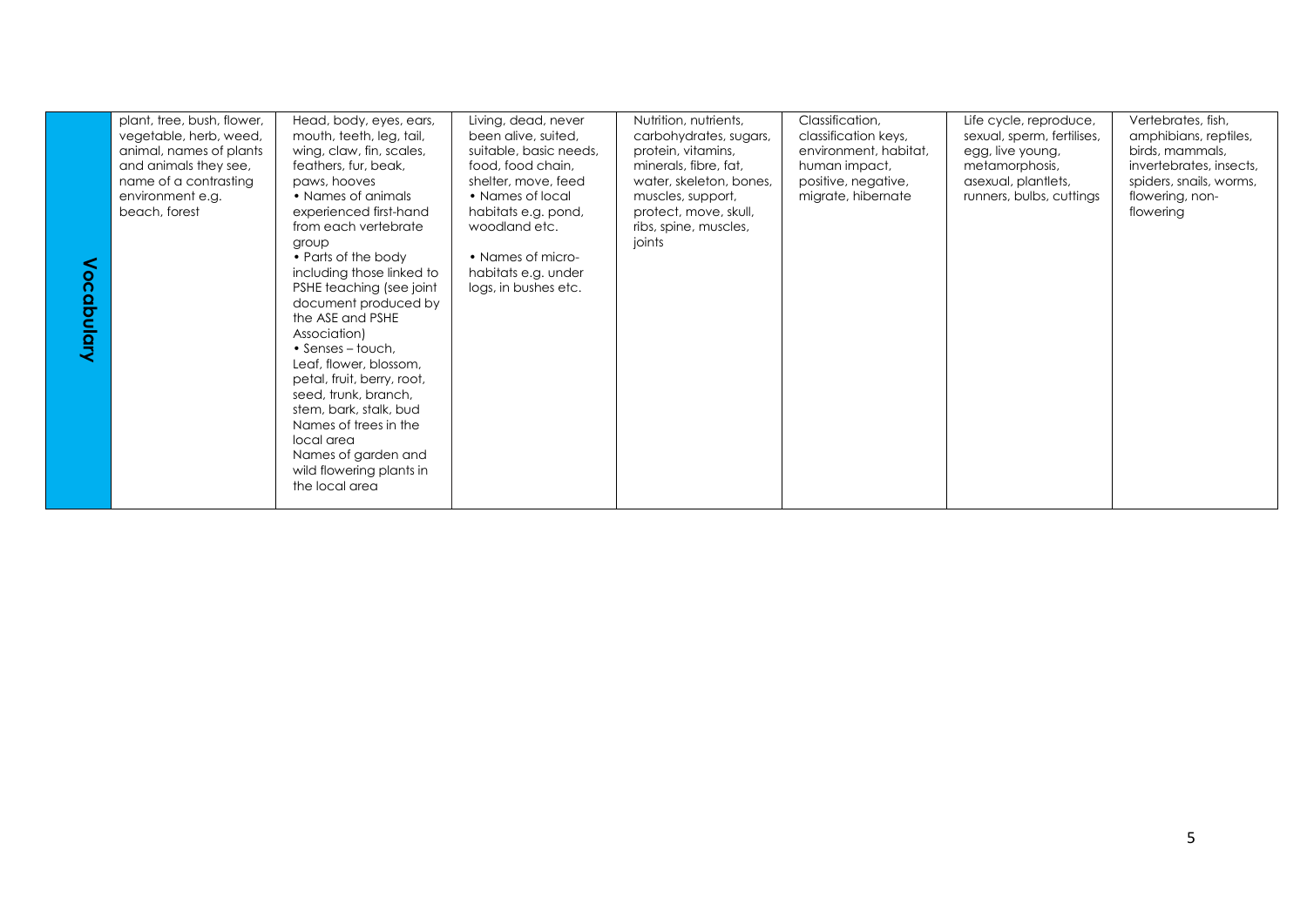| Knowle<br><u>୦</u><br>ဖ<br>$\boldsymbol{\Phi}$<br>Animals<br>including<br>humans | Children know about<br>similarities and<br>differences in relation to<br>places, objects,<br>materials and living<br>things. They talk about<br>the features of their own<br>immediate environment<br>and how environments<br>might vary from one<br>another. They make<br>observations of animals<br>and plants and explain<br>why some things occur<br>and talk about<br>changes. | Identify and name a<br>variety of common<br>animals including fish,<br>amphibians, reptiles,<br>birds and mammals.<br>· Identify and name a<br>variety of common<br>animals that are<br>carnivores, herbivores<br>and omnivores.<br>• Describe and<br>compare the structure<br>of a variety of common<br>animals (fish,<br>amphibians, reptiles,<br>birds and mammals,<br>including pets).<br>• Identify, name, draw<br>and label the basic parts<br>of the human body and<br>say which part of the<br>body is associated with<br>each sense. | Notice that animals,<br>including humans,<br>have offspring which<br>grow into adults.<br>• Find out about and<br>describe the basic<br>needs of animals,<br>including humans, for<br>survival (water, food<br>and air).<br>• Describe the<br>importance for<br>humans of exercise,<br>eating the right<br>amounts of different<br>types of food, and<br>hygiene. | Identify that animals,<br>including humans,<br>need the right types<br>and amount of<br>nutrition, and that they<br>cannot make their<br>own food; they get<br>nutrition from what<br>they eat.<br>• Identify that humans<br>and some other<br>animals have skeletons<br>and muscles for<br>support, protection<br>and movement. | Describe the simple<br>functions of the basic<br>parts of the digestive<br>system in humans.<br>• Identify the different<br>types of teeth in<br>humans and their<br>simple functions.<br>• Construct and<br>interpret a variety of<br>food chains,<br>identifying producers,<br>predators and prey. | Describe the changes<br>as humans develop to<br>old age. • Describe<br>the differences in the<br>life cycles of a<br>mammal, an<br>amphibian, an insect<br>and a bird. (Y5 - Living<br>things and their<br>habitats) • Describe<br>the life process of<br>reproduction in some<br>plants and animals. (Y5<br>- Living things and their<br>habitats)<br><b>Conception and</b><br>sexual intercourse are<br>introduced in simple<br>terms so the children<br>understand that a<br>baby is formed by the<br>joining of an ovum<br>and sperm. They also<br>learn that the ovum<br>and sperm carry<br>genetic information<br>that carry personal<br>characteristics. | Identify and name the<br>main parts of the<br>human circulatory<br>system, and describe<br>the functions of the<br>heart, blood vessels<br>and blood.<br>• Recognise the<br>impact of diet,<br>exercise, drugs and<br>lifestyle on the way<br>their bodies function.<br>• Describe the ways in<br>which nutrients and<br>water are transported<br>within animals,<br>including humans.<br>• Describe how living<br>things are classified<br>into broad groups<br>according to common<br>observable<br>characteristics and<br>based on similarities<br>and differences,<br>including micro-<br>organisms, plants and<br>animals. (Y6 - Living<br>things and their<br>habitats)<br>• Give reasons for<br>classifying plants and<br>animals based on<br>specific<br>characteristics. (Y6 -<br>Living things and their<br>habitats)<br>Sexual intercourse is<br>explained in slightly<br>more detail than in the<br>previous year.<br>Children are<br>encouraged to ask<br><b>questions and seek</b> |
|----------------------------------------------------------------------------------|-------------------------------------------------------------------------------------------------------------------------------------------------------------------------------------------------------------------------------------------------------------------------------------------------------------------------------------------------------------------------------------|-----------------------------------------------------------------------------------------------------------------------------------------------------------------------------------------------------------------------------------------------------------------------------------------------------------------------------------------------------------------------------------------------------------------------------------------------------------------------------------------------------------------------------------------------|-------------------------------------------------------------------------------------------------------------------------------------------------------------------------------------------------------------------------------------------------------------------------------------------------------------------------------------------------------------------|----------------------------------------------------------------------------------------------------------------------------------------------------------------------------------------------------------------------------------------------------------------------------------------------------------------------------------|------------------------------------------------------------------------------------------------------------------------------------------------------------------------------------------------------------------------------------------------------------------------------------------------------|-----------------------------------------------------------------------------------------------------------------------------------------------------------------------------------------------------------------------------------------------------------------------------------------------------------------------------------------------------------------------------------------------------------------------------------------------------------------------------------------------------------------------------------------------------------------------------------------------------------------------------------------------------------------|--------------------------------------------------------------------------------------------------------------------------------------------------------------------------------------------------------------------------------------------------------------------------------------------------------------------------------------------------------------------------------------------------------------------------------------------------------------------------------------------------------------------------------------------------------------------------------------------------------------------------------------------------------------------------------------------------------------------------------------------------------------------------------------------------------------------------------------------------------------------------------------------------------------------------------------------------------------------------------------------------|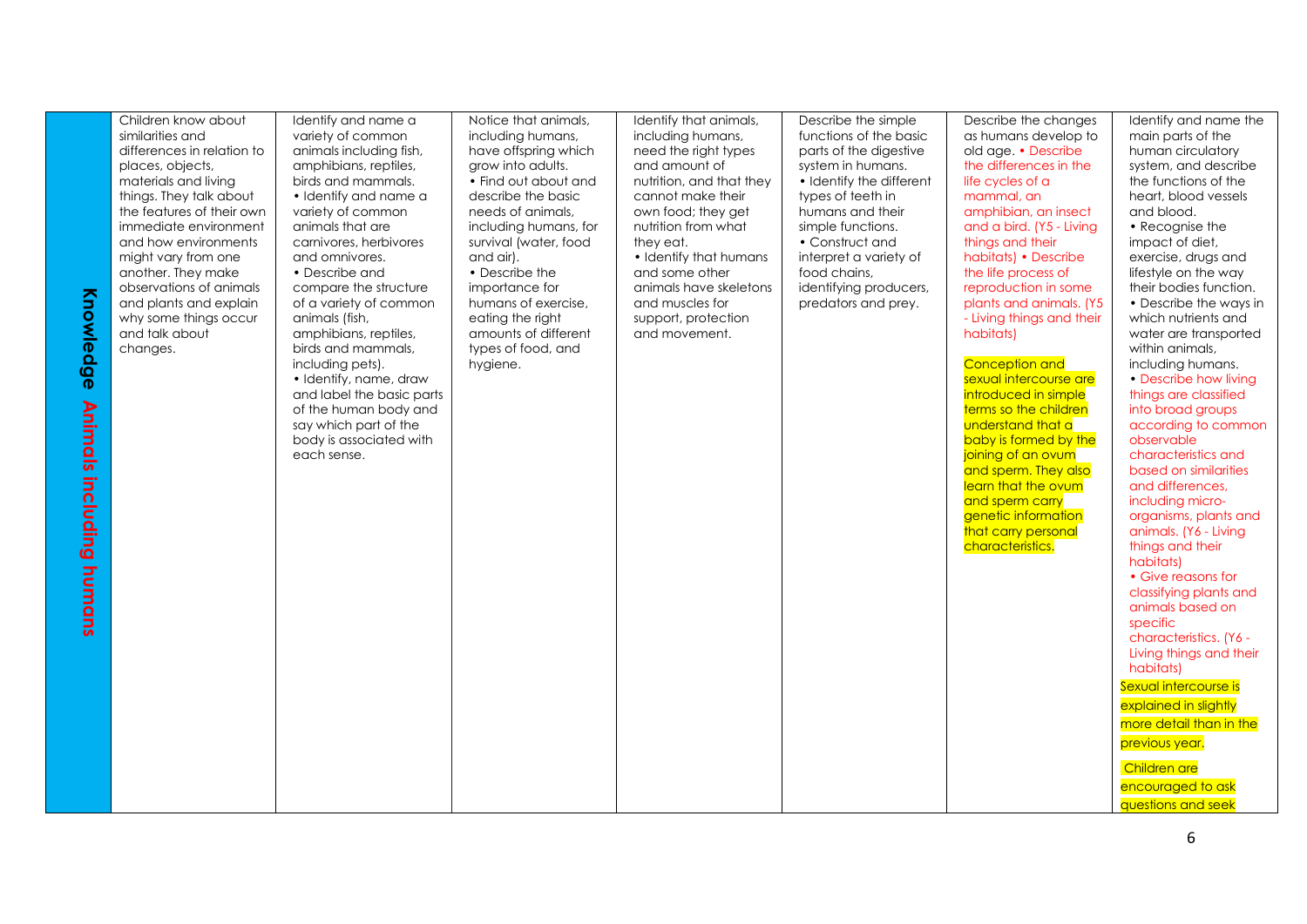|  |  |  | clarification about       |
|--|--|--|---------------------------|
|  |  |  | anything they don't       |
|  |  |  | understand.               |
|  |  |  | Further details about     |
|  |  |  | pregnancy are             |
|  |  |  | introduced including      |
|  |  |  | some facts about the      |
|  |  |  | development of the        |
|  |  |  | foetus and some simple    |
|  |  |  | explanation about         |
|  |  |  | alternative ways of       |
|  |  |  | conception, e.g. IVF.     |
|  |  |  | Children learn that       |
|  |  |  | having a baby is a        |
|  |  |  | personal choice. Details  |
|  |  |  | of contraceptive          |
|  |  |  | options and methods       |
|  |  |  | are not taught as this is |
|  |  |  | not age-appropriate.      |
|  |  |  |                           |
|  |  |  |                           |
|  |  |  | The children also learn   |
|  |  |  | about childbirth and the  |
|  |  |  | stages of development     |
|  |  |  | of a baby, starting at    |
|  |  |  | conception.               |
|  |  |  |                           |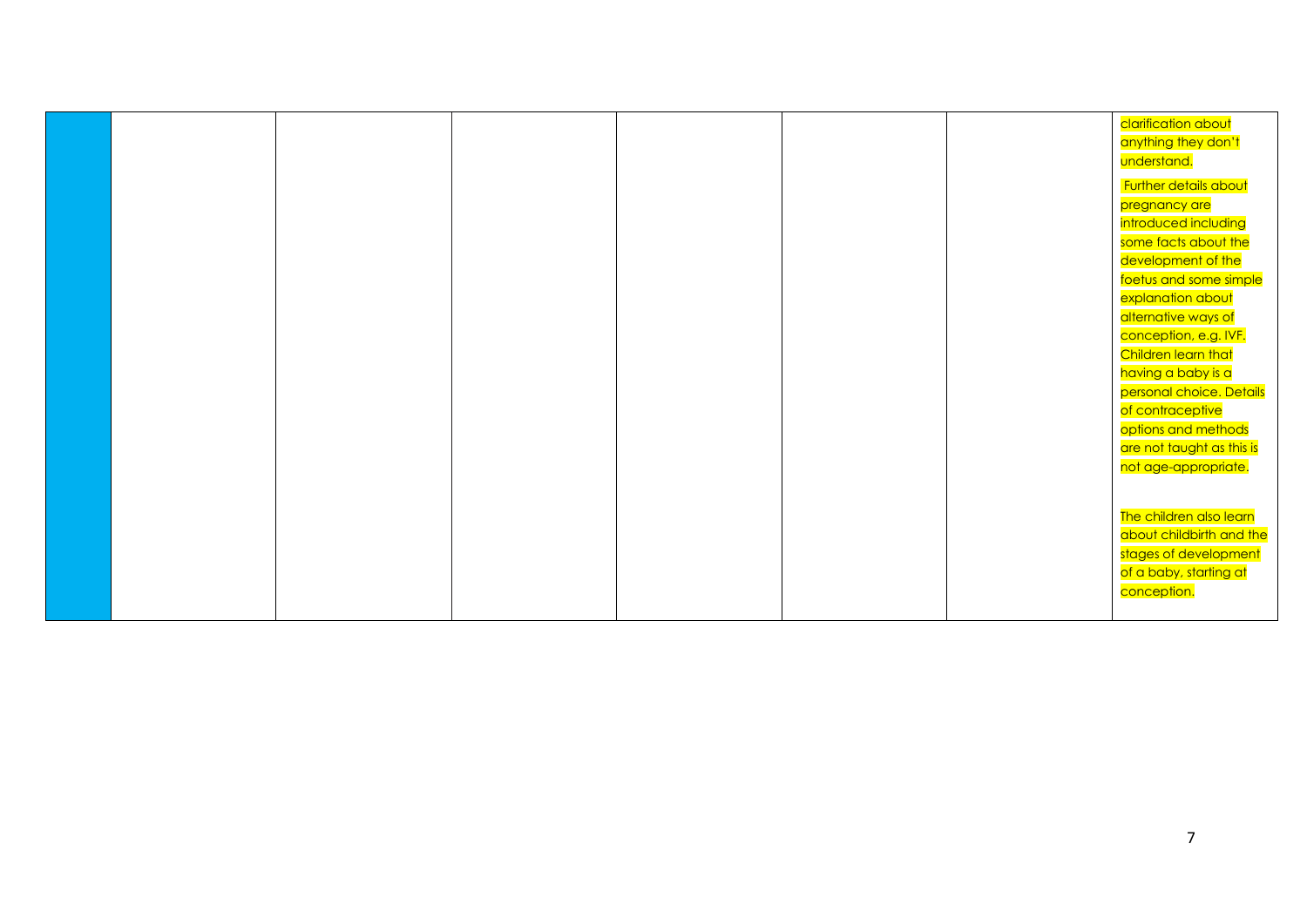| $\mathsf{S}$<br>$\boldsymbol{\Omega}$<br>$\Omega$<br>pulary | Model and encourage<br>children to use<br>vocabulary such as:<br>• names of animals, live,<br>on land, in water,<br>jungle, desert, North<br>Pole, South Pole, sea,<br>hot, cold, wet, dry,<br>snow, ice<br>Expose children to<br>supplementary<br>vocabulary such as:<br>• environment, polar<br>regions, ocean,<br>camouflage<br>Model and encourage<br>children to use<br>vocabulary such as:<br>• hair (black, brown,<br>dark, light, blonde,<br>ginger, grey, white,<br>long, short, straight,<br>curly), eyes (blue,<br>brown, green, grey), skin<br>(black, brown, white),<br>big/tall, small/short,<br>bigger/smaller, baby,<br>toddler, child, adult, old<br>person, old, young, | Head, body, eyes, ears,<br>mouth, teeth, leg, tail,<br>wing, claw, fin, scales,<br>feathers, fur, beak,<br>paws, hooves<br>• Names of animals<br>experienced first-hand<br>from each vertebrate<br>group<br>• Parts of the body<br>including those linked to<br>PSHE teaching (see joint<br>document produced by<br>the ASE and PSHE<br>Association)<br>• Senses – touch, see,<br>smell, taste, hear, fingers<br>(skin), eyes, nose, ear<br>and tongue | Offspring,<br>reproduction, growth,<br>child, young/old<br>stages (examples -<br>chick/hen,<br>baby/child/adult,<br>caterpillar/butterfly),<br>exercise, heartbeat,<br>breathing, hygiene,<br>germs, disease, food<br>types (examples -<br>meat, fish, vegetables,<br>bread, rice, pasta) | Nutrition, nutrients,<br>carbohydrates, sugars,<br>protein, vitamins,<br>minerals, fibre, fat,<br>water, skeleton, bones,<br>muscles, support,<br>protect, move, skull,<br>ribs, spine, muscles,<br>joints | Digestive system,<br>digestion, mouth,<br>teeth, saliva,<br>oesophagus, stomach,<br>small intestine,<br>nutrients, large<br>intestine, rectum, anus,<br>teeth, incisor, canine,<br>molar, premolars,<br>herbivore, carnivore,<br>omnivore, producer,<br>predator, prey, food<br>chain | Puberty – the<br>vocabulary to<br>describe sexual<br>characteristics<br>, Making love, Having<br>sex, Sexual intercourse | Heart, pulse, rate,<br>pumps, blood, blood<br>vessels, transported,<br>lungs, oxygen, carbon<br>dioxide, nutrients, water,<br>muscles, cycle,<br>circulatory system, diet,<br>exercise, drugs, lifestyle<br>Body image, Self-image,<br>Looks, Personality,<br>Perception, Self-esteem,<br>Affirmation,<br>Comparison, Oestrogen,<br>Fallopian Tube, Cervix,<br>Develops, Breasts, Hips,<br>Adam's Apple, Scrotum,<br>Genitals, Hair, Broader,<br>Wider, Semen, Erection,<br>Ejaculation, Urethra,<br>Wet dream, Growth<br>spurt, Larynx, Facial hair,<br>Pubic hair, Hormones,<br>Scrotum, Testosterone,<br>Circumcised,<br>Uncircumcised, Foreskin,<br>Epididymis, Fertilised,<br>Unfertilised, Conception,<br>Sexual intercourse, |
|-------------------------------------------------------------|-------------------------------------------------------------------------------------------------------------------------------------------------------------------------------------------------------------------------------------------------------------------------------------------------------------------------------------------------------------------------------------------------------------------------------------------------------------------------------------------------------------------------------------------------------------------------------------------------------------------------------------------------------------------------------------------|--------------------------------------------------------------------------------------------------------------------------------------------------------------------------------------------------------------------------------------------------------------------------------------------------------------------------------------------------------------------------------------------------------------------------------------------------------|-------------------------------------------------------------------------------------------------------------------------------------------------------------------------------------------------------------------------------------------------------------------------------------------|------------------------------------------------------------------------------------------------------------------------------------------------------------------------------------------------------------|---------------------------------------------------------------------------------------------------------------------------------------------------------------------------------------------------------------------------------------------------------------------------------------|--------------------------------------------------------------------------------------------------------------------------|-------------------------------------------------------------------------------------------------------------------------------------------------------------------------------------------------------------------------------------------------------------------------------------------------------------------------------------------------------------------------------------------------------------------------------------------------------------------------------------------------------------------------------------------------------------------------------------------------------------------------------------------------------------------------------------------------------------------------------------|
|                                                             |                                                                                                                                                                                                                                                                                                                                                                                                                                                                                                                                                                                                                                                                                           |                                                                                                                                                                                                                                                                                                                                                                                                                                                        |                                                                                                                                                                                                                                                                                           |                                                                                                                                                                                                            |                                                                                                                                                                                                                                                                                       |                                                                                                                          |                                                                                                                                                                                                                                                                                                                                                                                                                                                                                                                                                                                                                                                                                                                                     |
|                                                             |                                                                                                                                                                                                                                                                                                                                                                                                                                                                                                                                                                                                                                                                                           |                                                                                                                                                                                                                                                                                                                                                                                                                                                        |                                                                                                                                                                                                                                                                                           |                                                                                                                                                                                                            |                                                                                                                                                                                                                                                                                       |                                                                                                                          |                                                                                                                                                                                                                                                                                                                                                                                                                                                                                                                                                                                                                                                                                                                                     |
|                                                             |                                                                                                                                                                                                                                                                                                                                                                                                                                                                                                                                                                                                                                                                                           |                                                                                                                                                                                                                                                                                                                                                                                                                                                        |                                                                                                                                                                                                                                                                                           |                                                                                                                                                                                                            |                                                                                                                                                                                                                                                                                       |                                                                                                                          |                                                                                                                                                                                                                                                                                                                                                                                                                                                                                                                                                                                                                                                                                                                                     |
|                                                             |                                                                                                                                                                                                                                                                                                                                                                                                                                                                                                                                                                                                                                                                                           |                                                                                                                                                                                                                                                                                                                                                                                                                                                        |                                                                                                                                                                                                                                                                                           |                                                                                                                                                                                                            |                                                                                                                                                                                                                                                                                       |                                                                                                                          |                                                                                                                                                                                                                                                                                                                                                                                                                                                                                                                                                                                                                                                                                                                                     |
|                                                             |                                                                                                                                                                                                                                                                                                                                                                                                                                                                                                                                                                                                                                                                                           |                                                                                                                                                                                                                                                                                                                                                                                                                                                        |                                                                                                                                                                                                                                                                                           |                                                                                                                                                                                                            |                                                                                                                                                                                                                                                                                       |                                                                                                                          |                                                                                                                                                                                                                                                                                                                                                                                                                                                                                                                                                                                                                                                                                                                                     |
|                                                             |                                                                                                                                                                                                                                                                                                                                                                                                                                                                                                                                                                                                                                                                                           |                                                                                                                                                                                                                                                                                                                                                                                                                                                        |                                                                                                                                                                                                                                                                                           |                                                                                                                                                                                                            |                                                                                                                                                                                                                                                                                       |                                                                                                                          |                                                                                                                                                                                                                                                                                                                                                                                                                                                                                                                                                                                                                                                                                                                                     |
|                                                             |                                                                                                                                                                                                                                                                                                                                                                                                                                                                                                                                                                                                                                                                                           |                                                                                                                                                                                                                                                                                                                                                                                                                                                        |                                                                                                                                                                                                                                                                                           |                                                                                                                                                                                                            |                                                                                                                                                                                                                                                                                       |                                                                                                                          |                                                                                                                                                                                                                                                                                                                                                                                                                                                                                                                                                                                                                                                                                                                                     |
|                                                             |                                                                                                                                                                                                                                                                                                                                                                                                                                                                                                                                                                                                                                                                                           |                                                                                                                                                                                                                                                                                                                                                                                                                                                        |                                                                                                                                                                                                                                                                                           |                                                                                                                                                                                                            |                                                                                                                                                                                                                                                                                       |                                                                                                                          |                                                                                                                                                                                                                                                                                                                                                                                                                                                                                                                                                                                                                                                                                                                                     |
|                                                             |                                                                                                                                                                                                                                                                                                                                                                                                                                                                                                                                                                                                                                                                                           |                                                                                                                                                                                                                                                                                                                                                                                                                                                        |                                                                                                                                                                                                                                                                                           |                                                                                                                                                                                                            |                                                                                                                                                                                                                                                                                       |                                                                                                                          |                                                                                                                                                                                                                                                                                                                                                                                                                                                                                                                                                                                                                                                                                                                                     |
|                                                             |                                                                                                                                                                                                                                                                                                                                                                                                                                                                                                                                                                                                                                                                                           |                                                                                                                                                                                                                                                                                                                                                                                                                                                        |                                                                                                                                                                                                                                                                                           |                                                                                                                                                                                                            |                                                                                                                                                                                                                                                                                       |                                                                                                                          |                                                                                                                                                                                                                                                                                                                                                                                                                                                                                                                                                                                                                                                                                                                                     |
|                                                             |                                                                                                                                                                                                                                                                                                                                                                                                                                                                                                                                                                                                                                                                                           |                                                                                                                                                                                                                                                                                                                                                                                                                                                        |                                                                                                                                                                                                                                                                                           |                                                                                                                                                                                                            |                                                                                                                                                                                                                                                                                       |                                                                                                                          |                                                                                                                                                                                                                                                                                                                                                                                                                                                                                                                                                                                                                                                                                                                                     |
|                                                             | brother, sister, mother,                                                                                                                                                                                                                                                                                                                                                                                                                                                                                                                                                                                                                                                                  |                                                                                                                                                                                                                                                                                                                                                                                                                                                        |                                                                                                                                                                                                                                                                                           |                                                                                                                                                                                                            |                                                                                                                                                                                                                                                                                       |                                                                                                                          | Embryo, Umbilical cord,                                                                                                                                                                                                                                                                                                                                                                                                                                                                                                                                                                                                                                                                                                             |
|                                                             | father, aunt, uncle,                                                                                                                                                                                                                                                                                                                                                                                                                                                                                                                                                                                                                                                                      |                                                                                                                                                                                                                                                                                                                                                                                                                                                        |                                                                                                                                                                                                                                                                                           |                                                                                                                                                                                                            |                                                                                                                                                                                                                                                                                       |                                                                                                                          | <b>IVF, Foetus,</b>                                                                                                                                                                                                                                                                                                                                                                                                                                                                                                                                                                                                                                                                                                                 |
|                                                             | arandmother.                                                                                                                                                                                                                                                                                                                                                                                                                                                                                                                                                                                                                                                                              |                                                                                                                                                                                                                                                                                                                                                                                                                                                        |                                                                                                                                                                                                                                                                                           |                                                                                                                                                                                                            |                                                                                                                                                                                                                                                                                       |                                                                                                                          | Contraception,                                                                                                                                                                                                                                                                                                                                                                                                                                                                                                                                                                                                                                                                                                                      |
|                                                             | grandfather, cousin,                                                                                                                                                                                                                                                                                                                                                                                                                                                                                                                                                                                                                                                                      |                                                                                                                                                                                                                                                                                                                                                                                                                                                        |                                                                                                                                                                                                                                                                                           |                                                                                                                                                                                                            |                                                                                                                                                                                                                                                                                       |                                                                                                                          | Pregnancy, Sanitary                                                                                                                                                                                                                                                                                                                                                                                                                                                                                                                                                                                                                                                                                                                 |
|                                                             | friend, family, boy, girl,                                                                                                                                                                                                                                                                                                                                                                                                                                                                                                                                                                                                                                                                |                                                                                                                                                                                                                                                                                                                                                                                                                                                        |                                                                                                                                                                                                                                                                                           |                                                                                                                                                                                                            |                                                                                                                                                                                                                                                                                       |                                                                                                                          | products, Tampon, Pad,                                                                                                                                                                                                                                                                                                                                                                                                                                                                                                                                                                                                                                                                                                              |
|                                                             | man, woman<br>Expose children to                                                                                                                                                                                                                                                                                                                                                                                                                                                                                                                                                                                                                                                          |                                                                                                                                                                                                                                                                                                                                                                                                                                                        |                                                                                                                                                                                                                                                                                           |                                                                                                                                                                                                            |                                                                                                                                                                                                                                                                                       |                                                                                                                          | Towel, Liner, Hygiene,<br>Age appropriateness,                                                                                                                                                                                                                                                                                                                                                                                                                                                                                                                                                                                                                                                                                      |
|                                                             | supplementary                                                                                                                                                                                                                                                                                                                                                                                                                                                                                                                                                                                                                                                                             |                                                                                                                                                                                                                                                                                                                                                                                                                                                        |                                                                                                                                                                                                                                                                                           |                                                                                                                                                                                                            |                                                                                                                                                                                                                                                                                       |                                                                                                                          | Legal, Laws,                                                                                                                                                                                                                                                                                                                                                                                                                                                                                                                                                                                                                                                                                                                        |
|                                                             | vocabulary such as:                                                                                                                                                                                                                                                                                                                                                                                                                                                                                                                                                                                                                                                                       |                                                                                                                                                                                                                                                                                                                                                                                                                                                        |                                                                                                                                                                                                                                                                                           |                                                                                                                                                                                                            |                                                                                                                                                                                                                                                                                       |                                                                                                                          | Responsible, Teenager,                                                                                                                                                                                                                                                                                                                                                                                                                                                                                                                                                                                                                                                                                                              |
|                                                             | · bald, elderly, wrinkles,                                                                                                                                                                                                                                                                                                                                                                                                                                                                                                                                                                                                                                                                |                                                                                                                                                                                                                                                                                                                                                                                                                                                        |                                                                                                                                                                                                                                                                                           |                                                                                                                                                                                                            |                                                                                                                                                                                                                                                                                       |                                                                                                                          | Responsibilities, Rights                                                                                                                                                                                                                                                                                                                                                                                                                                                                                                                                                                                                                                                                                                            |
|                                                             | male, female, freckles                                                                                                                                                                                                                                                                                                                                                                                                                                                                                                                                                                                                                                                                    |                                                                                                                                                                                                                                                                                                                                                                                                                                                        |                                                                                                                                                                                                                                                                                           |                                                                                                                                                                                                            |                                                                                                                                                                                                                                                                                       |                                                                                                                          | Negative body-talk,                                                                                                                                                                                                                                                                                                                                                                                                                                                                                                                                                                                                                                                                                                                 |
|                                                             |                                                                                                                                                                                                                                                                                                                                                                                                                                                                                                                                                                                                                                                                                           |                                                                                                                                                                                                                                                                                                                                                                                                                                                        |                                                                                                                                                                                                                                                                                           |                                                                                                                                                                                                            |                                                                                                                                                                                                                                                                                       |                                                                                                                          | mental health, midwife,<br>labour, opportunities,                                                                                                                                                                                                                                                                                                                                                                                                                                                                                                                                                                                                                                                                                   |
|                                                             |                                                                                                                                                                                                                                                                                                                                                                                                                                                                                                                                                                                                                                                                                           |                                                                                                                                                                                                                                                                                                                                                                                                                                                        |                                                                                                                                                                                                                                                                                           |                                                                                                                                                                                                            |                                                                                                                                                                                                                                                                                       |                                                                                                                          | freedoms, attraction,                                                                                                                                                                                                                                                                                                                                                                                                                                                                                                                                                                                                                                                                                                               |
|                                                             |                                                                                                                                                                                                                                                                                                                                                                                                                                                                                                                                                                                                                                                                                           |                                                                                                                                                                                                                                                                                                                                                                                                                                                        |                                                                                                                                                                                                                                                                                           |                                                                                                                                                                                                            |                                                                                                                                                                                                                                                                                       |                                                                                                                          | relationship, love,                                                                                                                                                                                                                                                                                                                                                                                                                                                                                                                                                                                                                                                                                                                 |
|                                                             |                                                                                                                                                                                                                                                                                                                                                                                                                                                                                                                                                                                                                                                                                           |                                                                                                                                                                                                                                                                                                                                                                                                                                                        |                                                                                                                                                                                                                                                                                           |                                                                                                                                                                                                            |                                                                                                                                                                                                                                                                                       |                                                                                                                          | sexting, transition,                                                                                                                                                                                                                                                                                                                                                                                                                                                                                                                                                                                                                                                                                                                |
|                                                             |                                                                                                                                                                                                                                                                                                                                                                                                                                                                                                                                                                                                                                                                                           |                                                                                                                                                                                                                                                                                                                                                                                                                                                        |                                                                                                                                                                                                                                                                                           |                                                                                                                                                                                                            |                                                                                                                                                                                                                                                                                       |                                                                                                                          | secondary, journey,                                                                                                                                                                                                                                                                                                                                                                                                                                                                                                                                                                                                                                                                                                                 |

8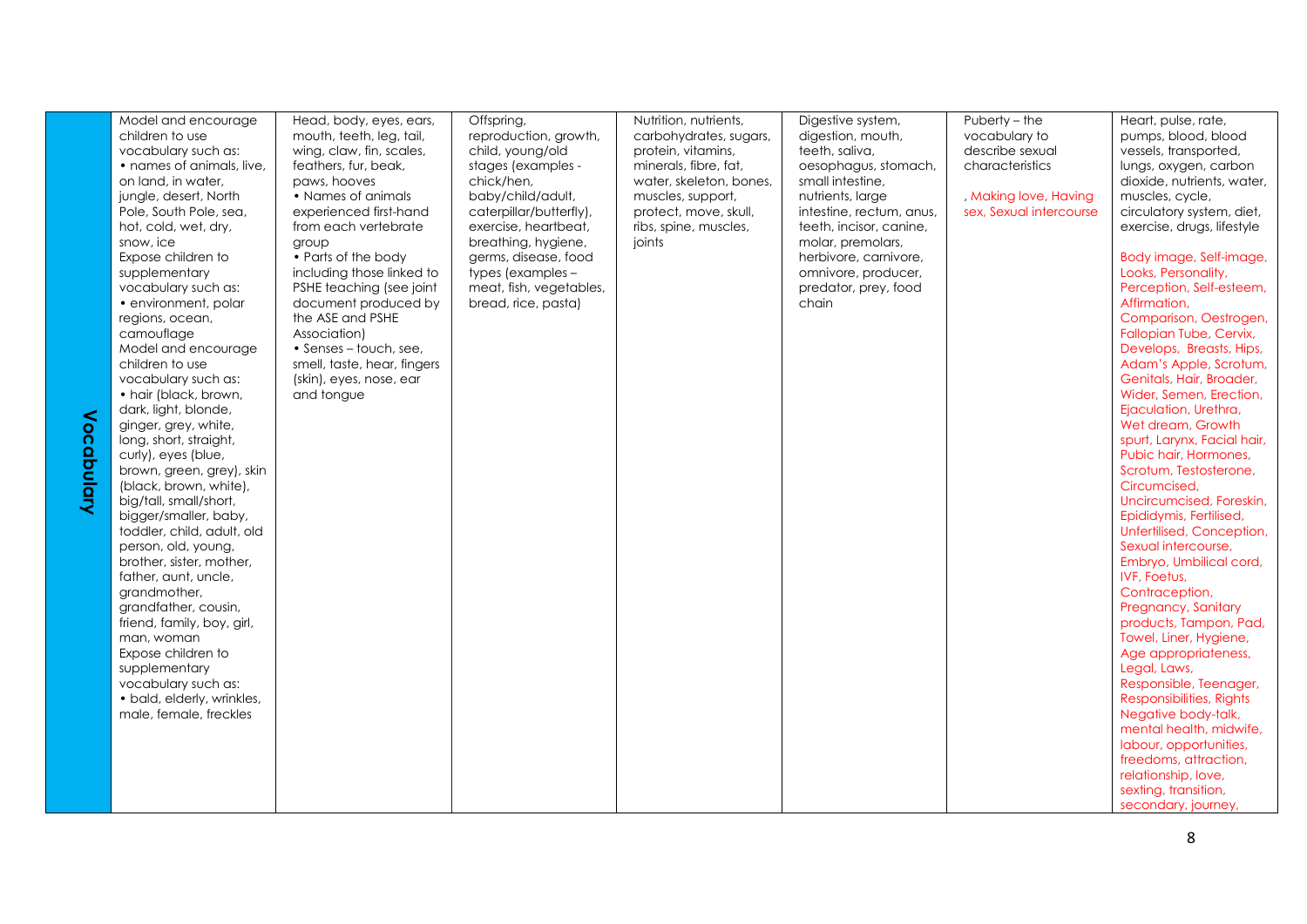|  |  |  | worries, anxiety,<br>excitement |
|--|--|--|---------------------------------|
|  |  |  |                                 |
|  |  |  |                                 |
|  |  |  |                                 |
|  |  |  |                                 |
|  |  |  |                                 |
|  |  |  |                                 |
|  |  |  |                                 |
|  |  |  |                                 |
|  |  |  |                                 |
|  |  |  |                                 |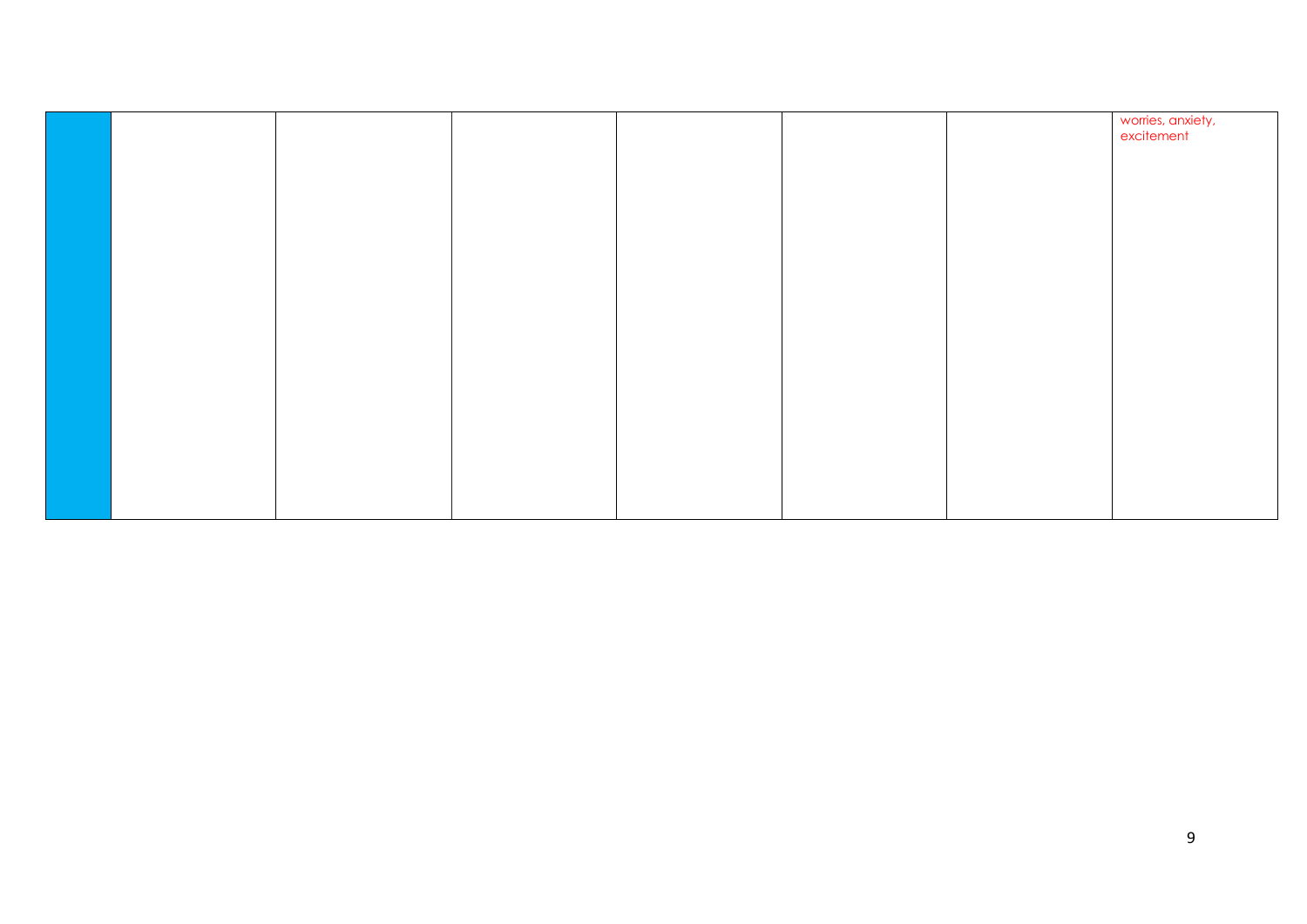| Knowledge<br>Evolution<br>qnd<br>inheritan<br>$\Omega$<br>$\ddot{\mathbf{a}}$ | Children know about<br>similarities and<br>differences in relation to<br>places, objects,<br>materials and living<br>things. They talk about<br>the features of their own<br><i>immediate environment</i><br>and how environments<br>might vary from one<br>another. They make<br>observations of animals<br>and plants and explain<br>why some things occur<br>and talk about<br>changes. | Identify that most living<br>things live in habitats<br>to which they are<br>suited and describe<br>how different habitats<br>provide for the basic<br>needs of different<br>kinds of animals and<br>plants, and how they<br>depend on each<br>other. (Y2 - Living<br>things and their<br>habitats) | Describe in simple<br>terms how fossils are<br>formed when things<br>that have lived are<br>trapped within rock.<br>$(Y3 - Rocks)$ | Recognise that<br>environments can<br>change and that this<br>can sometimes pose<br>dangers to living<br>things. (Y4 - Living<br>things and their<br>habitats) |  | Recognise that living<br>things have changed<br>over time and that fossils<br>provide information<br>about living things that<br>inhabited the Earth<br>millions of years ago. $\cdot$<br>Recognise that living<br>things produce offspring<br>of the same kind, but<br>normally offspring vary<br>and are not identical to<br>their parents. • Identify<br>how animals and plants<br>are adapted to suit their<br>environment in different<br>ways and that<br>adaptation may lead to<br>evolution. |
|-------------------------------------------------------------------------------|--------------------------------------------------------------------------------------------------------------------------------------------------------------------------------------------------------------------------------------------------------------------------------------------------------------------------------------------------------------------------------------------|-----------------------------------------------------------------------------------------------------------------------------------------------------------------------------------------------------------------------------------------------------------------------------------------------------|------------------------------------------------------------------------------------------------------------------------------------|----------------------------------------------------------------------------------------------------------------------------------------------------------------|--|------------------------------------------------------------------------------------------------------------------------------------------------------------------------------------------------------------------------------------------------------------------------------------------------------------------------------------------------------------------------------------------------------------------------------------------------------------------------------------------------------|
|-------------------------------------------------------------------------------|--------------------------------------------------------------------------------------------------------------------------------------------------------------------------------------------------------------------------------------------------------------------------------------------------------------------------------------------------------------------------------------------|-----------------------------------------------------------------------------------------------------------------------------------------------------------------------------------------------------------------------------------------------------------------------------------------------------|------------------------------------------------------------------------------------------------------------------------------------|----------------------------------------------------------------------------------------------------------------------------------------------------------------|--|------------------------------------------------------------------------------------------------------------------------------------------------------------------------------------------------------------------------------------------------------------------------------------------------------------------------------------------------------------------------------------------------------------------------------------------------------------------------------------------------------|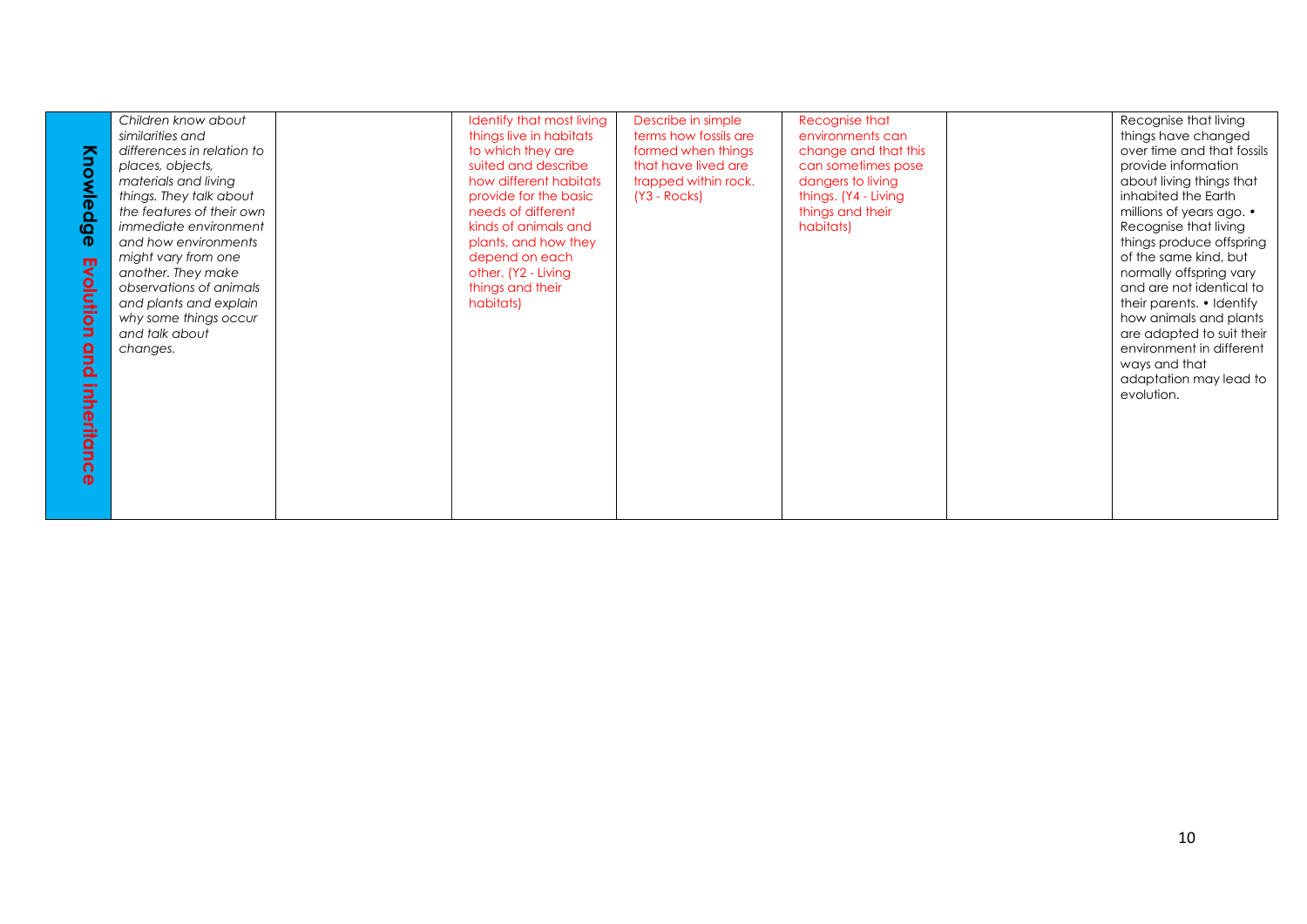| Model and encourage        | Living, dead, never    | Rock, stone, pebble,      | Classification,       | Offspring, sexual        |
|----------------------------|------------------------|---------------------------|-----------------------|--------------------------|
| children to use            | been alive, suited,    | boulder, grain, crystals, | classification keys,  | reproduction, vary,      |
| vocabulary such as:        | suitable, basic needs, | layers, hard, soft,       | environment, habitat, | characteristics, suited, |
| • names of animals, live,  | food, food chain,      | texture, absorb water,    | human impact,         | adapted,                 |
| on land, in water,         | shelter, move, feed    | soil, fossil, marble,     | positive, negative,   | environment, inherited,  |
| jungle, desert, North      | • Names of local       | chalk, granite,           | migrate, hibernate    | species, fossils         |
| Pole, South Pole, sea,     | habitats e.g. pond,    | sandstone, slate, soil,   |                       |                          |
| hot, cold, wet, dry,       | woodland etc.          | peat,                     |                       |                          |
| snow, ice                  | • Names of micro-      | sandy/chalk/clay soil     |                       |                          |
| Expose children to         | habitats e.g. under    |                           |                       |                          |
| supplementary              | logs, in bushes etc.   |                           |                       |                          |
| vocabulary such as:        |                        |                           |                       |                          |
| • environment, polar       |                        |                           |                       |                          |
| regions, ocean,            |                        |                           |                       |                          |
| camouflage                 |                        |                           |                       |                          |
|                            |                        |                           |                       |                          |
| Model and encourage        |                        |                           |                       |                          |
| children to use            |                        |                           |                       |                          |
| vocabulary such as:        |                        |                           |                       |                          |
| • hair (black, brown,      |                        |                           |                       |                          |
| dark, light, blonde,       |                        |                           |                       |                          |
| ginger, grey, white,       |                        |                           |                       |                          |
| long, short, straight,     |                        |                           |                       |                          |
| curly), eyes (blue,        |                        |                           |                       |                          |
| brown, green, grey), skin  |                        |                           |                       |                          |
| (black, brown, white),     |                        |                           |                       |                          |
| big/tall, small/short,     |                        |                           |                       |                          |
| bigger/smaller, baby,      |                        |                           |                       |                          |
| toddler, child, adult, old |                        |                           |                       |                          |
| person, old, young,        |                        |                           |                       |                          |
| brother, sister, mother,   |                        |                           |                       |                          |
| father, aunt, uncle,       |                        |                           |                       |                          |
| grandmother,               |                        |                           |                       |                          |
| grandfather, cousin,       |                        |                           |                       |                          |
| friend, family, boy, girl, |                        |                           |                       |                          |
| man, woman                 |                        |                           |                       |                          |
| Expose children to         |                        |                           |                       |                          |
| supplementary              |                        |                           |                       |                          |
| vocabulary such as:        |                        |                           |                       |                          |
| • bald, elderly, wrinkles, |                        |                           |                       |                          |
| male, female, freckles     |                        |                           |                       |                          |
| Model and encourage        |                        |                           |                       |                          |
| children to use            |                        |                           |                       |                          |
|                            |                        |                           |                       |                          |
| vocabulary such as:        |                        |                           |                       |                          |
| • plant, tree, bush,       |                        |                           |                       |                          |
| flower, vegetable, herb,   |                        |                           |                       |                          |
| weed, animal, names of     |                        |                           |                       |                          |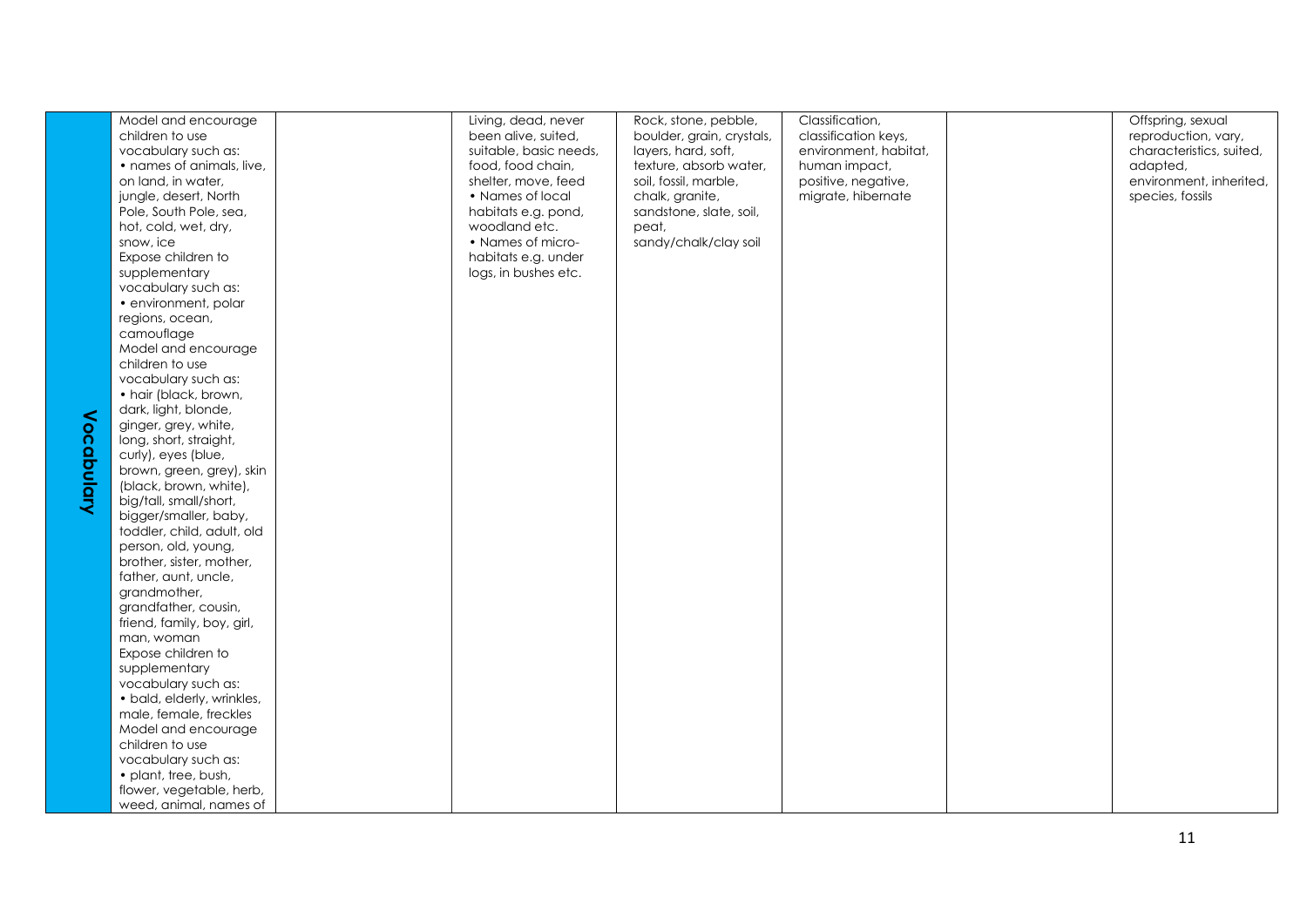| plants and animals they<br>see, name of a<br>contrasting environment<br>e.g. beach, forest. |  |  |  |
|---------------------------------------------------------------------------------------------|--|--|--|
|                                                                                             |  |  |  |
|                                                                                             |  |  |  |
|                                                                                             |  |  |  |
|                                                                                             |  |  |  |
|                                                                                             |  |  |  |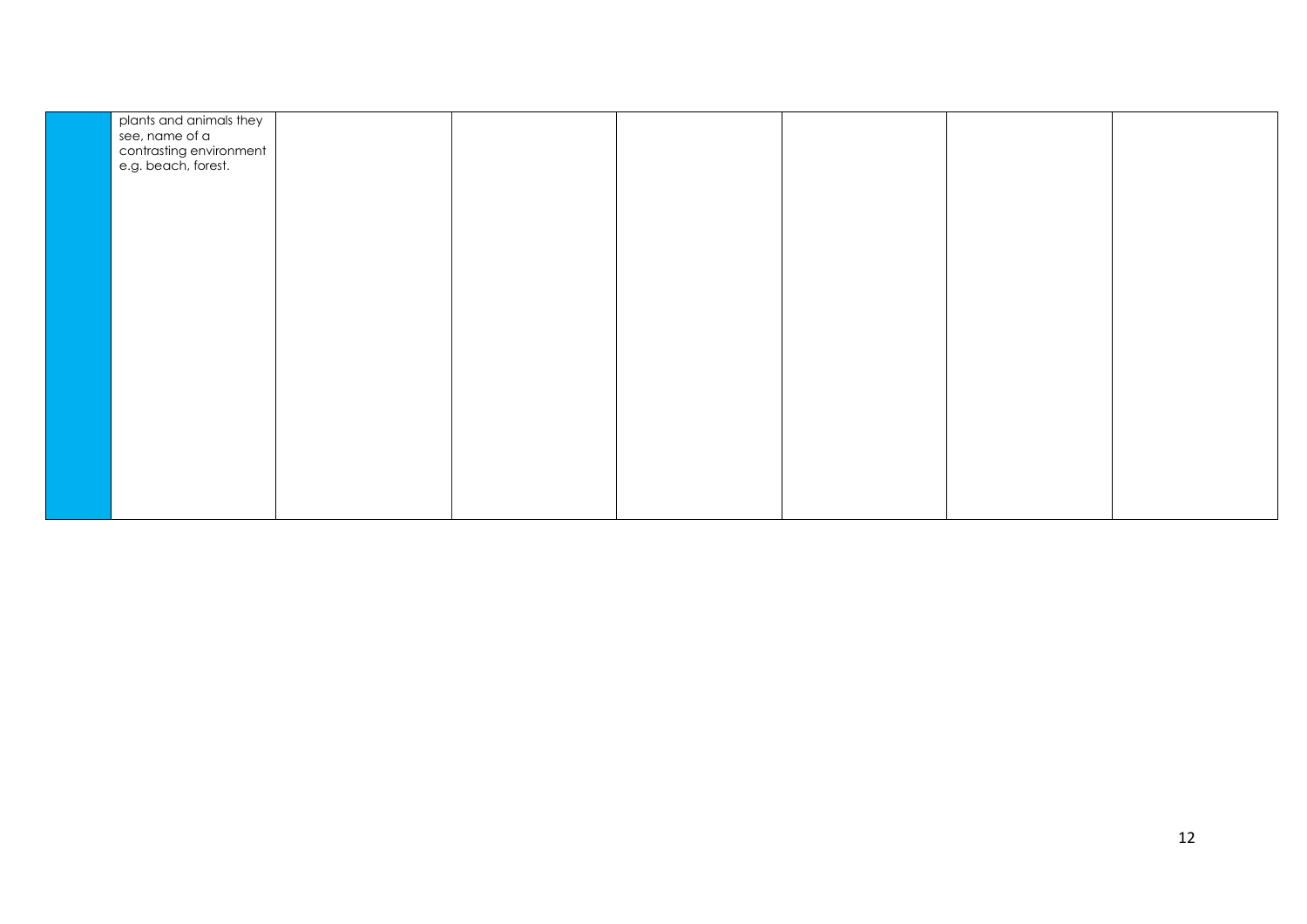| Knowledg<br>$\boldsymbol{\Phi}$<br>$\sim$<br>$\overline{\mathbf{0}}$<br>asonal | Children know about<br>similarities and<br>differences in relation to<br>places, objects,<br>materials and living<br>things. They talk about<br>the features of their own<br><i>immediate environment</i><br>and how environments<br>might vary from one<br>another. They make<br>observations of animals<br>and plants and explain<br>why some things occur<br>and talk about | Observe changes across<br>the four seasons. •<br>Observe and describe<br>weather associated with<br>the seasons and how<br>day length varies. | Recognise that light<br>from the sun can be<br>dangerous and that<br>there are ways to<br>protect their eyes. (Y3 -<br>Light)                                       | Use the idea of the<br>Earth's rotation to<br>explain day and night<br>and the apparent<br>movement of the Sun<br>across the sky. (Y5 -<br>Earth and space) |  |
|--------------------------------------------------------------------------------|--------------------------------------------------------------------------------------------------------------------------------------------------------------------------------------------------------------------------------------------------------------------------------------------------------------------------------------------------------------------------------|-----------------------------------------------------------------------------------------------------------------------------------------------|---------------------------------------------------------------------------------------------------------------------------------------------------------------------|-------------------------------------------------------------------------------------------------------------------------------------------------------------|--|
| changes                                                                        | changes.<br>Model and encourage<br>children to use<br>vocabulary such as:<br>• spring, summer,<br>autumn, winter, seasons,<br>sunny, cloudy, hot,<br>warm, cold, shower,<br>raining, storm, thunder,                                                                                                                                                                           | Weather (sunny, rainy,<br>windy, snowy etc.)<br>• Seasons (winter,<br>summer, spring, autumn)<br>· Sun, sunrise, sunset,<br>day length        | Light, light source,<br>dark, absence of light,<br>transparent,<br>translucent, opaque,<br>shiny, matt, surface,<br>shadow, reflect, mirror,<br>sunlight, dangerous | Earth, Sun, Moon,<br>(Mercury, Jupiter,<br>Saturn, Venus, Mars,<br>Uranus, Neptune),<br>spherical, solar system,<br>rotates, star, orbit,<br>planets        |  |
| Vocabulary                                                                     | lightning, hail, sleet,<br>snow, icy, frost, puddles,<br>windy, rainbow, animals,<br>young, plants, flowers<br>Expose children to<br>supplementary<br>vocabulary such as:<br>· hibernate, migrate,<br>snowflake                                                                                                                                                                |                                                                                                                                               |                                                                                                                                                                     |                                                                                                                                                             |  |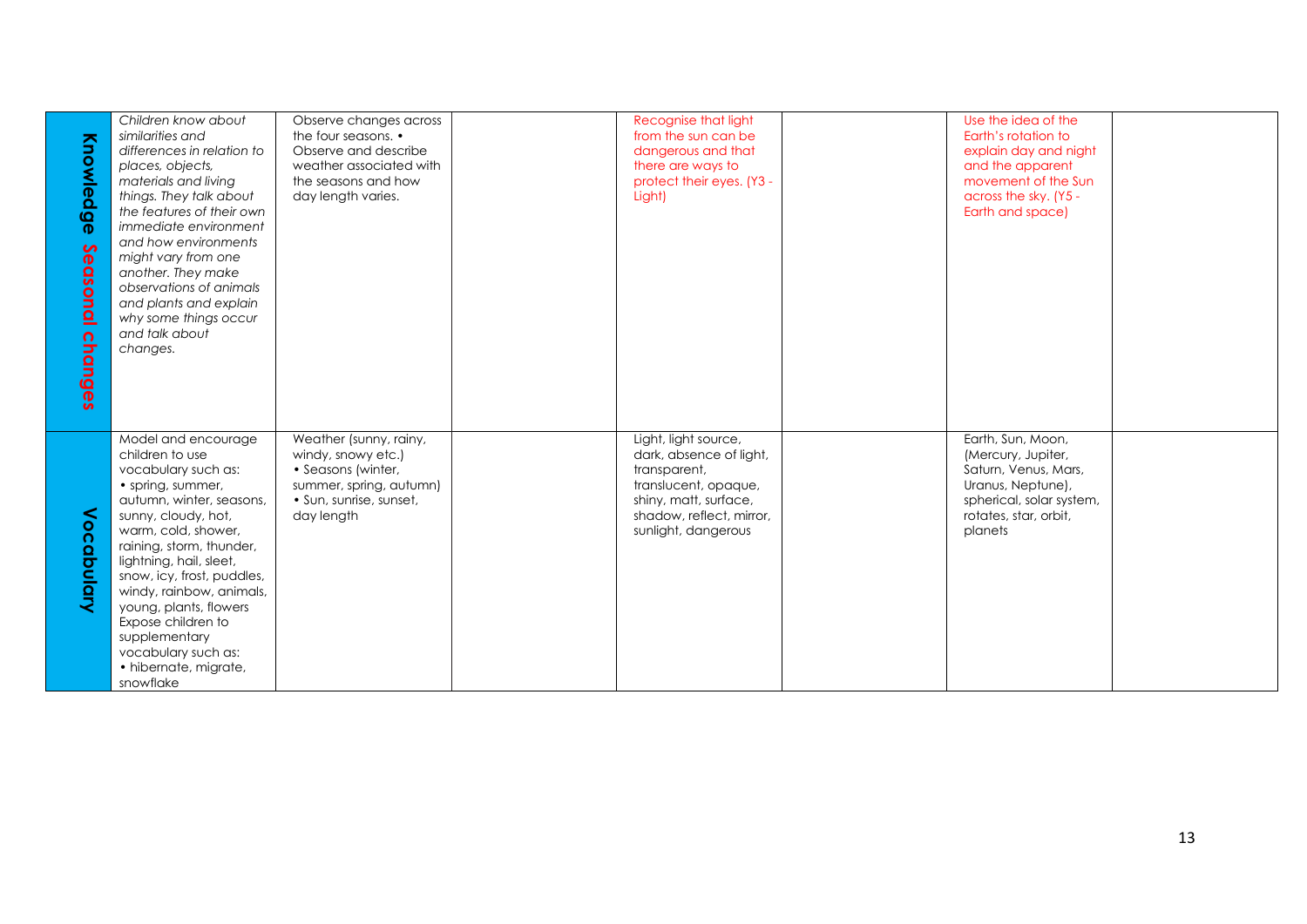| Knowled<br>9Õ<br>Materials | Children know about<br>similarities and<br>differences in relation to<br>places, objects,<br>materials and living<br>things. They talk about<br>the features of their own<br><i>immediate environment</i><br>and how environments<br>might vary from one<br>another. They make<br>observations of animals<br>and plants and explain<br>why some things occur<br>and talk about<br>changes. | Distinguish between an<br>object and the material<br>from which it is made. •<br>Identify and name a<br>variety of everyday<br>materials, including<br>wood, plastic, glass,<br>metal, water, and rock.<br>• Describe the simple<br>physical properties of a<br>variety of everyday<br>materials. • Compare<br>and group together a<br>variety of everyday<br>materials on the basis of<br>their simple physical<br>properties. | Identify and compare<br>the suitability of a<br>variety of everyday<br>materials, including<br>wood, metal, plastic,<br>glass, brick, rock,<br>paper and cardboard<br>for particular uses. •<br>Find out how the<br>shapes of solid objects<br>made from some<br>materials can be<br>changed by<br>squashing, bending,<br>twisting and stretching. | Compare and group<br>together different kinds<br>of rocks on the basis of<br>their appearance and<br>simple physical<br>properties. (Y3 - Rocks)<br>• Describe in simple<br>terms how fossils are<br>formed when things<br>that have lived are<br>trapped within rock.<br>(Y3 - Rocks) • Notice<br>that some forces need<br>contact between two<br>objects, but magnetic<br>forces can act at a<br>distance. (Y3 - Forces<br>and magnets) | Compare and group<br>materials together,<br>according to whether<br>they are solids, liquids<br>or gases. • Observe<br>that some materials<br>change state when<br>they are heated or<br>cooled, and measure<br>or research the<br>temperature at which<br>this happens in<br>degrees Celsius (°C). •<br>Identify the part<br>played by evaporation<br>and condensation in<br>the water cycle and<br>associate the rate of<br>evaporation with<br>temperature. | Compare and group<br>together everyday<br>materials on the basis<br>of their properties,<br>including their<br>hardness, solubility,<br>transparency,<br>conductivity (electrical<br>and thermal), and<br>response to magnets.<br>• Know that some<br>materials will dissolve in<br>liquid to form a<br>solution, and describe<br>how to recover a<br>substance from a<br>solution. • Use<br>knowledge of solids,<br>liquids and gases to<br>decide how mixtures<br>might be separated,<br>including through<br>filtering, sieving and<br>evaporating. • Give<br>reasons, based on<br>evidence from<br>comparative and fair<br>tests, for the particular<br>uses of everyday<br>materials, including<br>metals, wood and<br>plastic. • Demonstrate<br>that dissolving, mixing<br>and changes of state<br>are reversible<br>changes. • Explain<br>that some changes<br>result in the formation<br>of new materials, and<br>that this kind of<br>change is not usually<br>reversible, including<br>changes associated<br>with burning and the<br>action of acid on<br>bicarbonate of soda. |  |
|----------------------------|--------------------------------------------------------------------------------------------------------------------------------------------------------------------------------------------------------------------------------------------------------------------------------------------------------------------------------------------------------------------------------------------|---------------------------------------------------------------------------------------------------------------------------------------------------------------------------------------------------------------------------------------------------------------------------------------------------------------------------------------------------------------------------------------------------------------------------------|----------------------------------------------------------------------------------------------------------------------------------------------------------------------------------------------------------------------------------------------------------------------------------------------------------------------------------------------------|-------------------------------------------------------------------------------------------------------------------------------------------------------------------------------------------------------------------------------------------------------------------------------------------------------------------------------------------------------------------------------------------------------------------------------------------|----------------------------------------------------------------------------------------------------------------------------------------------------------------------------------------------------------------------------------------------------------------------------------------------------------------------------------------------------------------------------------------------------------------------------------------------------------------|------------------------------------------------------------------------------------------------------------------------------------------------------------------------------------------------------------------------------------------------------------------------------------------------------------------------------------------------------------------------------------------------------------------------------------------------------------------------------------------------------------------------------------------------------------------------------------------------------------------------------------------------------------------------------------------------------------------------------------------------------------------------------------------------------------------------------------------------------------------------------------------------------------------------------------------------------------------------------------------------------------------------------------------------------------------------------------------|--|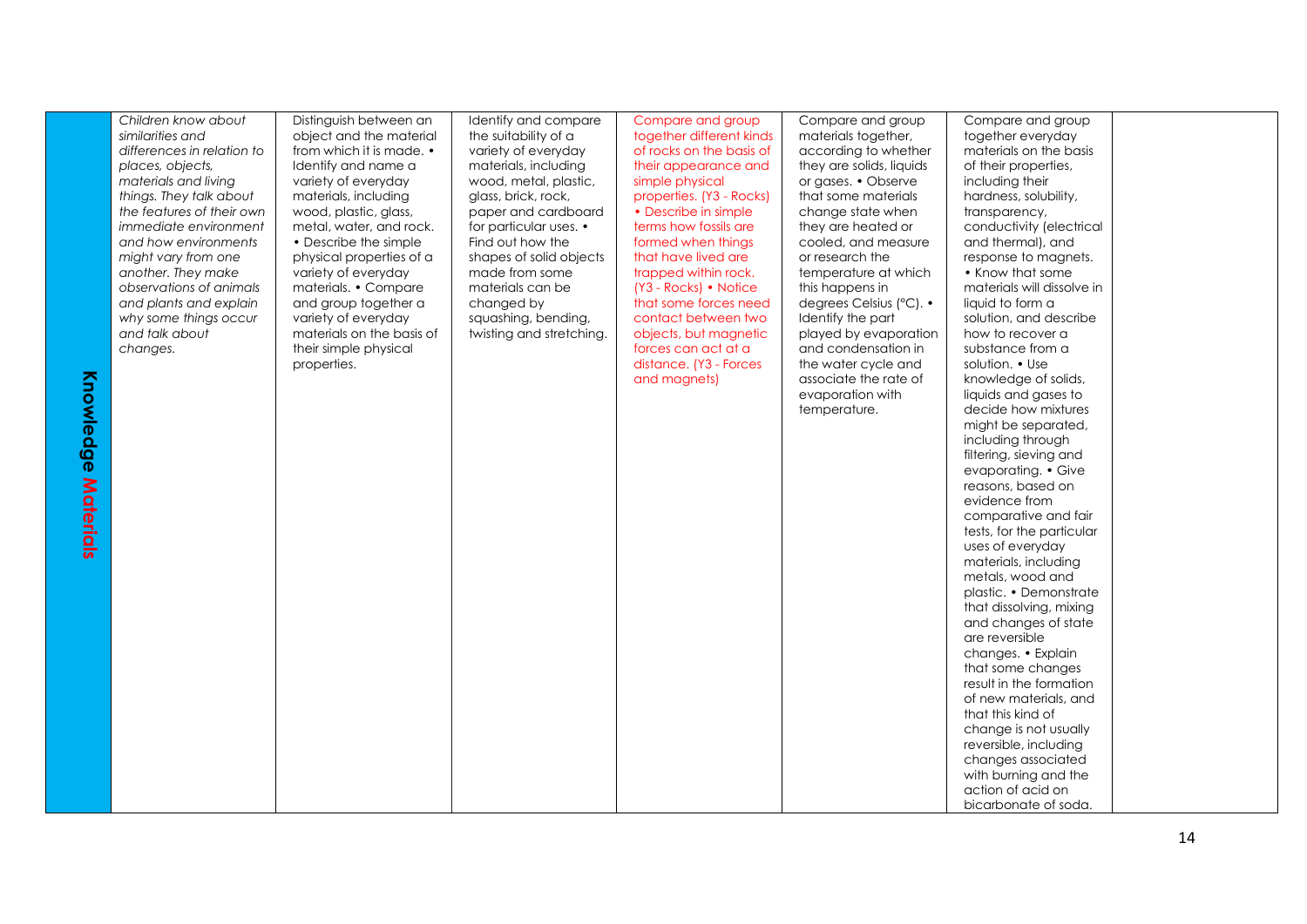| Vocabulary         | Model and encourage<br>children to use<br>vocabulary such as:<br>• ice, water, frozen,<br>icicle, snow, melt, wet,<br>cold, slippery, smooth,<br>big, bigger, biggest,<br>smaller, smaller, smallest,<br>hard, soft, bendy, rigid,<br>wood, plastic, paper,<br>card, metal, strong,<br>weak, hot, apply heat,<br>waterproof, soggy, not<br>waterproof, best,<br>change, change back<br>Expose children to<br>supplementary<br>vocabulary such as:<br>· solid, liquid, gas, most<br>suited | Object, material, wood,<br>plastic, glass, metal,<br>water, rock, brick,<br>paper, fabric, elastic,<br>foil, card/cardboard,<br>rubber, wool, clay, hard,<br>soft, stretchy, stiff,<br>bendy, floppy,<br>waterproof, absorbent,<br>breaks/tears, rough,<br>smooth, shiny, dull, see-<br>through, not see-through                                                                                                                                                                                                                                    | Names of materials -<br>wood, metal, plastic,<br>glass, brick, rock,<br>paper, cardboard<br>Properties of materials<br>- as for Year 1 plus<br>opaque, transparent<br>and translucent.<br>reflective, non-<br>reflective, flexible, rigid<br>Shape, push/pushing,<br>pull/puling,<br>twist/twisting,<br>squash/squashing,<br>bend/bending,<br>stretch/stretching | Rock, stone, pebble,<br>boulder, grain, crystals,<br>layers, hard, soft,<br>texture, absorb water,<br>soil, fossil, marble,<br>chalk, granite,<br>sandstone, slate, soil,<br>peat.<br>sandy/chalk/clay soil<br>Force, push, pull, twist,<br>contact force, non-<br>contact force,<br>magnetic force,<br>magnet, strength, bar<br>magnet, ring magnet,<br>button magnet,<br>horseshoe magnet,<br>attract, repel,<br>magnetic material,<br>metal, iron, steel,<br>poles, north pole,<br>south pole | Solid, liquid, gas, state<br>change, melting,<br>freezing, melting point,<br>boiling point,<br>evaporation,<br>temperature, water<br>cycle | Thermal/electrical<br>insulator/conductor,<br>change of state,<br>mixture, dissolve,<br>solution, soluble,<br>insoluble, filter, sieve,<br>reversible/non-<br>reversible change,<br>burning, rusting, new<br>material |                                                                                                                                                                                                                          |
|--------------------|-------------------------------------------------------------------------------------------------------------------------------------------------------------------------------------------------------------------------------------------------------------------------------------------------------------------------------------------------------------------------------------------------------------------------------------------------------------------------------------------|-----------------------------------------------------------------------------------------------------------------------------------------------------------------------------------------------------------------------------------------------------------------------------------------------------------------------------------------------------------------------------------------------------------------------------------------------------------------------------------------------------------------------------------------------------|------------------------------------------------------------------------------------------------------------------------------------------------------------------------------------------------------------------------------------------------------------------------------------------------------------------------------------------------------------------|--------------------------------------------------------------------------------------------------------------------------------------------------------------------------------------------------------------------------------------------------------------------------------------------------------------------------------------------------------------------------------------------------------------------------------------------------------------------------------------------------|--------------------------------------------------------------------------------------------------------------------------------------------|-----------------------------------------------------------------------------------------------------------------------------------------------------------------------------------------------------------------------|--------------------------------------------------------------------------------------------------------------------------------------------------------------------------------------------------------------------------|
| Knowledge<br>Rocks | Children know about<br>similarities and<br>differences in relation to<br>places, objects,<br>materials and living<br>things. They talk about<br>the features of their own<br>immediate environment<br>and how environments<br>might vary from one<br>another. They make<br>observations of animals<br>and plants and explain<br>why some things occur<br>and talk about<br>changes.                                                                                                       | Distinguish between an<br>object and the material<br>from which it is made.<br>(Y1 - Everyday materials)<br>· Identify and name a<br>variety of everyday<br>materials, including<br>wood, plastic, glass,<br>metal, water, and rock.<br>(Y1 - Everyday materials)<br>• Describe the simple<br>physical properties of a<br>variety of everyday<br>materials. (Y1 - Everyday<br>materials) • Compare<br>and group together a<br>variety of everyday<br>materials on the basis of<br>their simple physical<br>properties. (Y1 -<br>Everyday materials) | Identify and compare<br>the suitability of a<br>variety of everyday<br>materials, including<br>wood, metal, plastic,<br>glass, brick, rock,<br>paper and cardboard<br>for particular uses. (Y2 -<br>Uses of everyday<br>materials)                                                                                                                               | Compare and group<br>together different kinds<br>of rocks on the basis of<br>their appearance and<br>simple physical<br>properties. • Describe<br>in simple terms how<br>fossils are formed<br>when things that have<br>lived are trapped<br>within rock. •<br>Recognise that soils<br>are made from rocks<br>and organic matter.                                                                                                                                                                |                                                                                                                                            |                                                                                                                                                                                                                       | Recognise that living<br>things have changed<br>over time and that<br>fossils provide<br>information about<br>living things that<br>inhabited the Earth<br>millions of years ago.<br>(Y6 - Evolution and<br>inheritance) |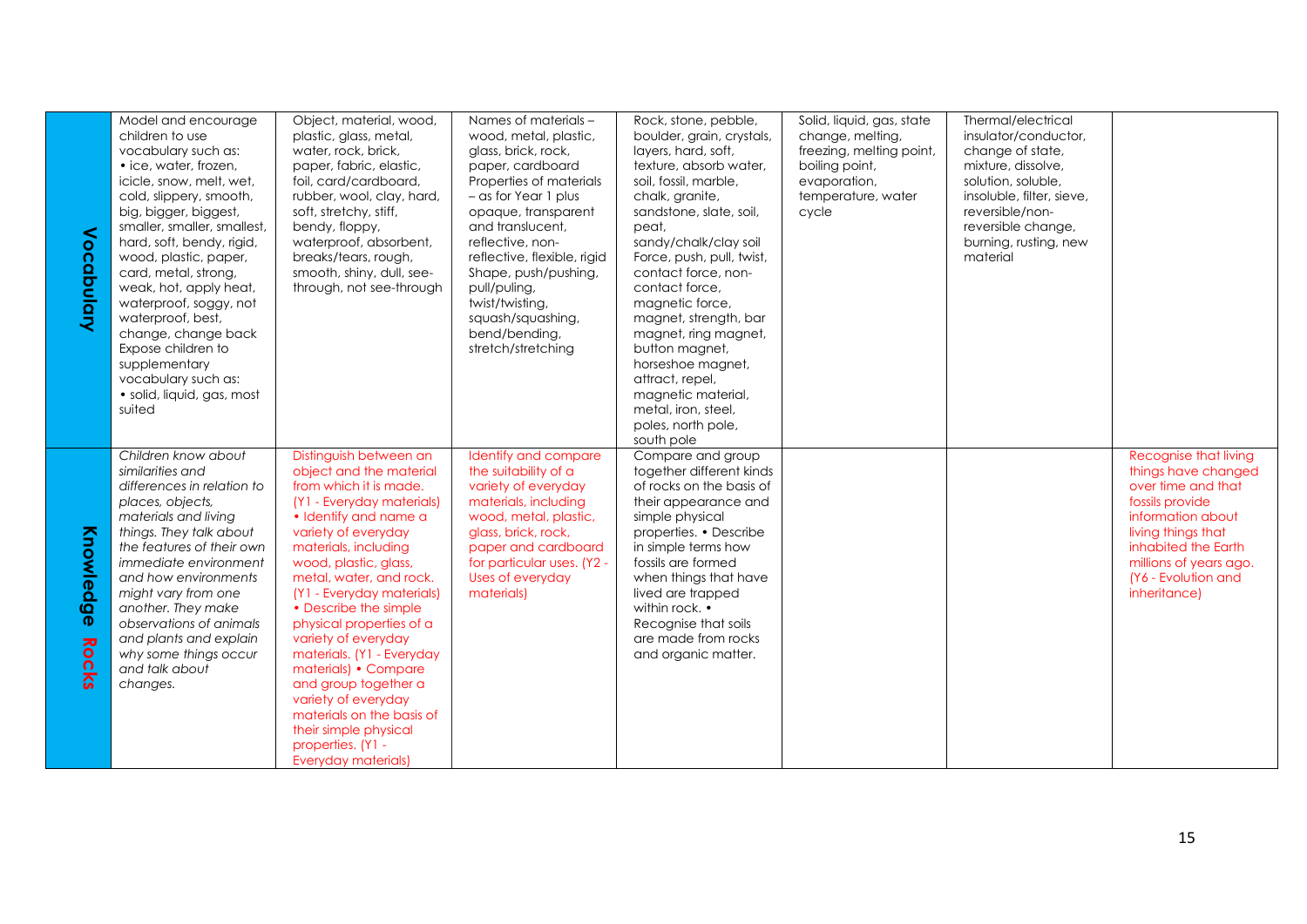|                    | Model and encourage<br>children to use<br>vocabulary such as:<br>• ice, water, frozen,<br>icicle, snow, melt, wet,<br>cold, slippery, smooth,                                                                                                                                                                                                                                       | Object, material, wood,<br>plastic, glass, metal,<br>water, rock, brick,<br>paper, fabric, elastic,<br>foil, card/cardboard,<br>rubber, wool, clay, hard,                            | Names of materials -<br>wood, metal, plastic,<br>glass, brick, rock,<br>paper, cardboard<br>Properties of materials<br>$-$ as for Year 1 plus                                                                     | Rock, stone, pebble,<br>boulder, grain, crystals,<br>layers, hard, soft,<br>texture, absorb water,<br>soil, fossil, marble,<br>chalk, granite,                                                                                                                                                                                                                                                                                                                            |  | Offspring, sexual<br>reproduction, vary,<br>characteristics, suited,<br>adapted,<br>environment, inherited,<br>species, fossils                                                                                                                                                                                                                                                                                                                                                                                                       |
|--------------------|-------------------------------------------------------------------------------------------------------------------------------------------------------------------------------------------------------------------------------------------------------------------------------------------------------------------------------------------------------------------------------------|--------------------------------------------------------------------------------------------------------------------------------------------------------------------------------------|-------------------------------------------------------------------------------------------------------------------------------------------------------------------------------------------------------------------|---------------------------------------------------------------------------------------------------------------------------------------------------------------------------------------------------------------------------------------------------------------------------------------------------------------------------------------------------------------------------------------------------------------------------------------------------------------------------|--|---------------------------------------------------------------------------------------------------------------------------------------------------------------------------------------------------------------------------------------------------------------------------------------------------------------------------------------------------------------------------------------------------------------------------------------------------------------------------------------------------------------------------------------|
| <<br>ocabulary     | big, bigger, biggest,<br>smaller, smaller, smallest,<br>hard, soft, bendy, rigid,<br>wood, plastic, paper,<br>card, metal, strong,<br>weak, hot, apply heat,<br>waterproof, soggy, not<br>waterproof, best,<br>change, change back<br>Expose children to<br>supplementary<br>vocabulary such as:<br>• solid, liquid, gas, most<br>suited                                            | soft, stretchy, stiff,<br>bendy, floppy,<br>waterproof, absorbent,<br>breaks/tears, rough,<br>smooth, shiny, dull, see-<br>through, not see-through                                  | opaque, transparent<br>and translucent,<br>reflective, non-<br>reflective, flexible, rigid<br>Shape, push/pushing,<br>pull/puling,<br>twist/twisting,<br>squash/squashing,<br>bend/bending,<br>stretch/stretching | sandstone, slate, soil,<br>peat,<br>sandy/chalk/clay soil                                                                                                                                                                                                                                                                                                                                                                                                                 |  |                                                                                                                                                                                                                                                                                                                                                                                                                                                                                                                                       |
| Knowledge<br>Light | Children know about<br>similarities and<br>differences in relation to<br>places, objects,<br>materials and living<br>things. They talk about<br>the features of their own<br>immediate environment<br>and how environments<br>might vary from one<br>another. They make<br>observations of animals<br>and plants and explain<br>why some things occur<br>and talk about<br>changes. | Identify, name, draw<br>and label the basic parts<br>of the human body and<br>say which part of the<br>body is associated with<br>each sense. (Y1 -<br>Animals, including<br>humans) |                                                                                                                                                                                                                   | Recognise that they<br>need light in order to<br>see things and that<br>dark is the absence of<br>light. • Notice that light<br>is reflected from<br>surfaces. • Recognise<br>that light from the sun<br>can be dangerous<br>and that there are<br>ways to protect their<br>eyes. • Recognise that<br>shadows are formed<br>when the light from a<br>light source is blocked<br>by an opaque object.<br>• Find patterns in the<br>way that the size of<br>shadows change. |  | • Recognise that light<br>appears to travel in<br>straight lines. • Use the<br>idea that light travels in<br>straight lines to explain<br>that objects are seen<br>because they give out<br>or reflect light into the<br>eye. • Explain that we<br>see things because<br>light travels from light<br>sources to our eyes or<br>from light sources to<br>objects and then to<br>our eyes. • Use the<br>idea that light travels in<br>straight lines to explain<br>why shadows have the<br>same shape as the<br>objects that cast them. |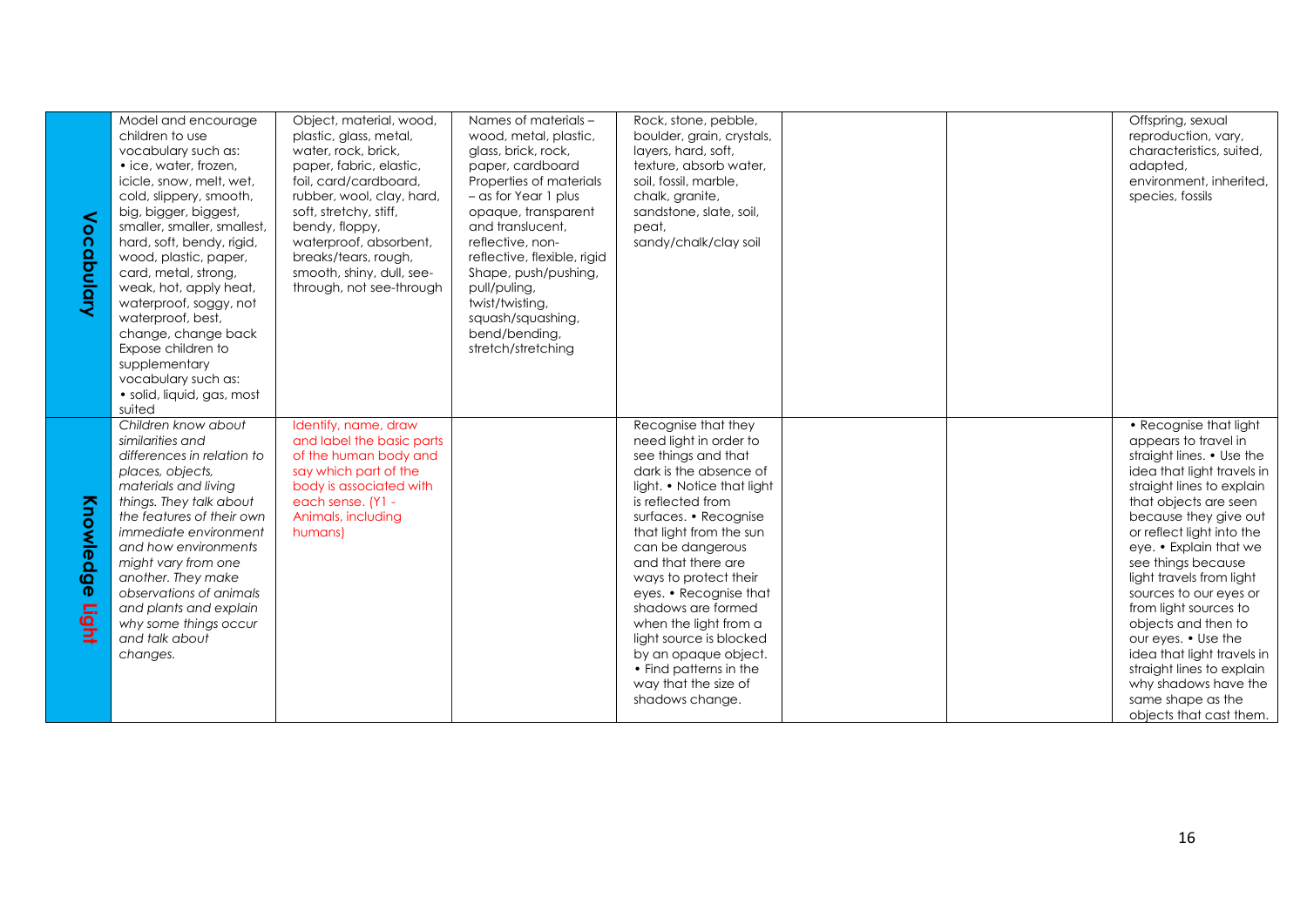| Vocabulary          | Model and encourage<br>children to use<br>vocabulary such as:<br>· Sun, sunny, light,<br>shadow, shady, clouds,<br>torch, see-through, non-<br>see-through, source,<br>light source<br>Expose children to<br>supplementary<br>vocabulary such as:                                                                                                                                          | Head, body, eyes, ears,<br>mouth.<br>• Parts of the body<br>including those linked to<br>PSHE teaching (see joint<br>document produced by<br>the ASE and PSHE<br>Association)<br>• Senses - touch, see,<br>smell, taste, hear, fingers<br>(skin), eyes, nose, ear |                                                                                                                                                                                            | Light, light source,<br>dark, absence of light,<br>transparent,<br>translucent, opaque,<br>shiny, matt, surface,<br>shadow, reflect, mirror,<br>sunlight, dangerous                                                                                                                                                                                                                                                                                                                                                                                                                                                                         |                                                                                                                                                                                                                                                                                                                                                                                                                              | As for Year 3 - Light,<br>plus straight lines, light<br>rays |
|---------------------|--------------------------------------------------------------------------------------------------------------------------------------------------------------------------------------------------------------------------------------------------------------------------------------------------------------------------------------------------------------------------------------------|-------------------------------------------------------------------------------------------------------------------------------------------------------------------------------------------------------------------------------------------------------------------|--------------------------------------------------------------------------------------------------------------------------------------------------------------------------------------------|---------------------------------------------------------------------------------------------------------------------------------------------------------------------------------------------------------------------------------------------------------------------------------------------------------------------------------------------------------------------------------------------------------------------------------------------------------------------------------------------------------------------------------------------------------------------------------------------------------------------------------------------|------------------------------------------------------------------------------------------------------------------------------------------------------------------------------------------------------------------------------------------------------------------------------------------------------------------------------------------------------------------------------------------------------------------------------|--------------------------------------------------------------|
|                     | • casting a shadow,<br>pale, dark, transparent,<br>opaque                                                                                                                                                                                                                                                                                                                                  | and tongue                                                                                                                                                                                                                                                        |                                                                                                                                                                                            |                                                                                                                                                                                                                                                                                                                                                                                                                                                                                                                                                                                                                                             |                                                                                                                                                                                                                                                                                                                                                                                                                              |                                                              |
| Knowledge<br>Forces | Children know about<br>similarities and<br>differences in relation to<br>places, objects,<br>materials and living<br>things. They talk about<br>the features of their own<br><i>immediate environment</i><br>and how environments<br>might vary from one<br>another. They make<br>observations of animals<br>and plants and explain<br>why some things occur<br>and talk about<br>changes. |                                                                                                                                                                                                                                                                   | Find out how the<br>shapes of solid objects<br>made from some<br>materials can be<br>changed by<br>squashing, bending,<br>twisting and stretching.<br>(Y2 - Uses of everyday<br>materials) | Compare how things<br>move on different<br>surfaces. • Notice that<br>some forces need<br>contact between two<br>objects, but magnetic<br>forces can act at a<br>distance. • Observe<br>how magnets attract<br>or repel each other<br>and attract some<br>materials and not<br>others. • Compare<br>and group together a<br>variety of everyday<br>materials on the basis<br>of whether they are<br>attracted to a<br>magnet, and identify<br>some magnetic<br>materials. • Describe<br>magnets as having<br>two poles. • Predict<br>whether two magnets<br>will attract or repel<br>each other.<br>depending on which<br>poles are facing. | Explain that<br>unsupported objects<br>fall towards the Earth<br>because of the force<br>of gravity acting<br>between the Earth<br>and the falling object.<br>• Identify the effects of<br>air resistance, water<br>resistance and friction.<br>that act between<br>moving surfaces. •<br>Recognise that some<br>mechanisms, including<br>levers, pulleys and<br>gears, allow a smaller<br>force to have a<br>greater effect |                                                              |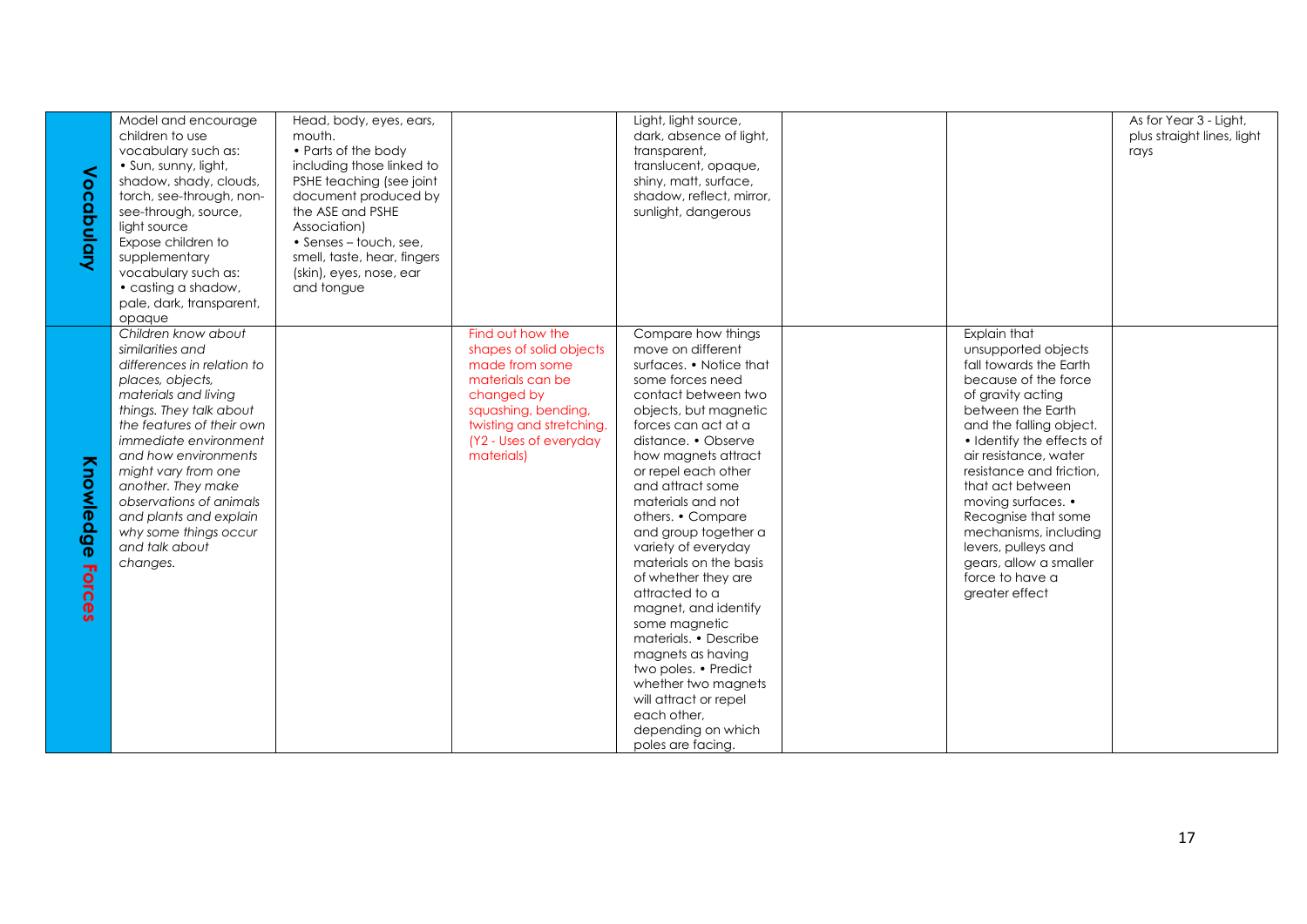| <<br>ocapulary     | Model and encourage<br>children to use<br>vocabulary such as:<br>· float, sink, up, down,<br>top, bottom, surface,<br>move, roll, drop, fly, turn,<br>spin, fall, fast, slow,<br>faster, slower, fastest,<br>slowest, further, furthest,<br>wind, air, water, blow<br>Expose children to<br>supplementary<br>vocabulary such as:<br>• force, rotate, solid,<br>liquid, gravity      |                                                                                                                                                                                      | Names of materials -<br>wood, metal, plastic,<br>glass, brick, rock,<br>paper, cardboard<br>Properties of materials<br>- as for Year 1 plus<br>opaque, transparent<br>and translucent.<br>reflective, non-<br>reflective, flexible, rigid<br>Shape, push/pushing,<br>pull/puling,<br>twist/twisting,<br>squash/squashing,<br>bend/bending,<br>stretch/stretching | Force, push, pull, twist,<br>contact force, non-<br>contact force.<br>magnetic force,<br>magnet, strength, bar<br>magnet, ring magnet,<br>button magnet,<br>horseshoe magnet,<br>attract, repel,<br>magnetic material,<br>metal, iron, steel,<br>poles, north pole,<br>south pole |                                                                                                                                                                                                                                                                                                                                                                                                                                                                                                                  | Force, gravity, Earth,<br>air resistance, water<br>resistance, friction,<br>mechanisms, simple<br>machines, levers,<br>pulleys, gears |  |
|--------------------|-------------------------------------------------------------------------------------------------------------------------------------------------------------------------------------------------------------------------------------------------------------------------------------------------------------------------------------------------------------------------------------|--------------------------------------------------------------------------------------------------------------------------------------------------------------------------------------|------------------------------------------------------------------------------------------------------------------------------------------------------------------------------------------------------------------------------------------------------------------------------------------------------------------------------------------------------------------|-----------------------------------------------------------------------------------------------------------------------------------------------------------------------------------------------------------------------------------------------------------------------------------|------------------------------------------------------------------------------------------------------------------------------------------------------------------------------------------------------------------------------------------------------------------------------------------------------------------------------------------------------------------------------------------------------------------------------------------------------------------------------------------------------------------|---------------------------------------------------------------------------------------------------------------------------------------|--|
| Knowledge<br>Sound | Children know about<br>similarities and<br>differences in relation to<br>places, objects,<br>materials and living<br>things. They talk about<br>the features of their own<br>immediate environment<br>and how environments<br>might vary from one<br>another. They make<br>observations of animals<br>and plants and explain<br>why some things occur<br>and talk about<br>changes. | Identify, name, draw<br>and label the basic parts<br>of the human body and<br>say which part of the<br>body is associated with<br>each sense. (Y1 -<br>Animals, including<br>humans) |                                                                                                                                                                                                                                                                                                                                                                  |                                                                                                                                                                                                                                                                                   | Identify how sounds<br>are made, associating<br>some of them with<br>something vibrating. •<br>Recognise that<br>vibrations from sounds<br>travel through a<br>medium to the ear. •<br>Find patterns between<br>the pitch of a sound<br>and features of the<br>object that produced<br>it. • Find patterns<br>between the volume<br>of a sound and the<br>strength of the<br>vibrations that<br>produced it. •<br>Recognise that sounds<br>get fainter as the<br>distance from the<br>sound source<br>increases. |                                                                                                                                       |  |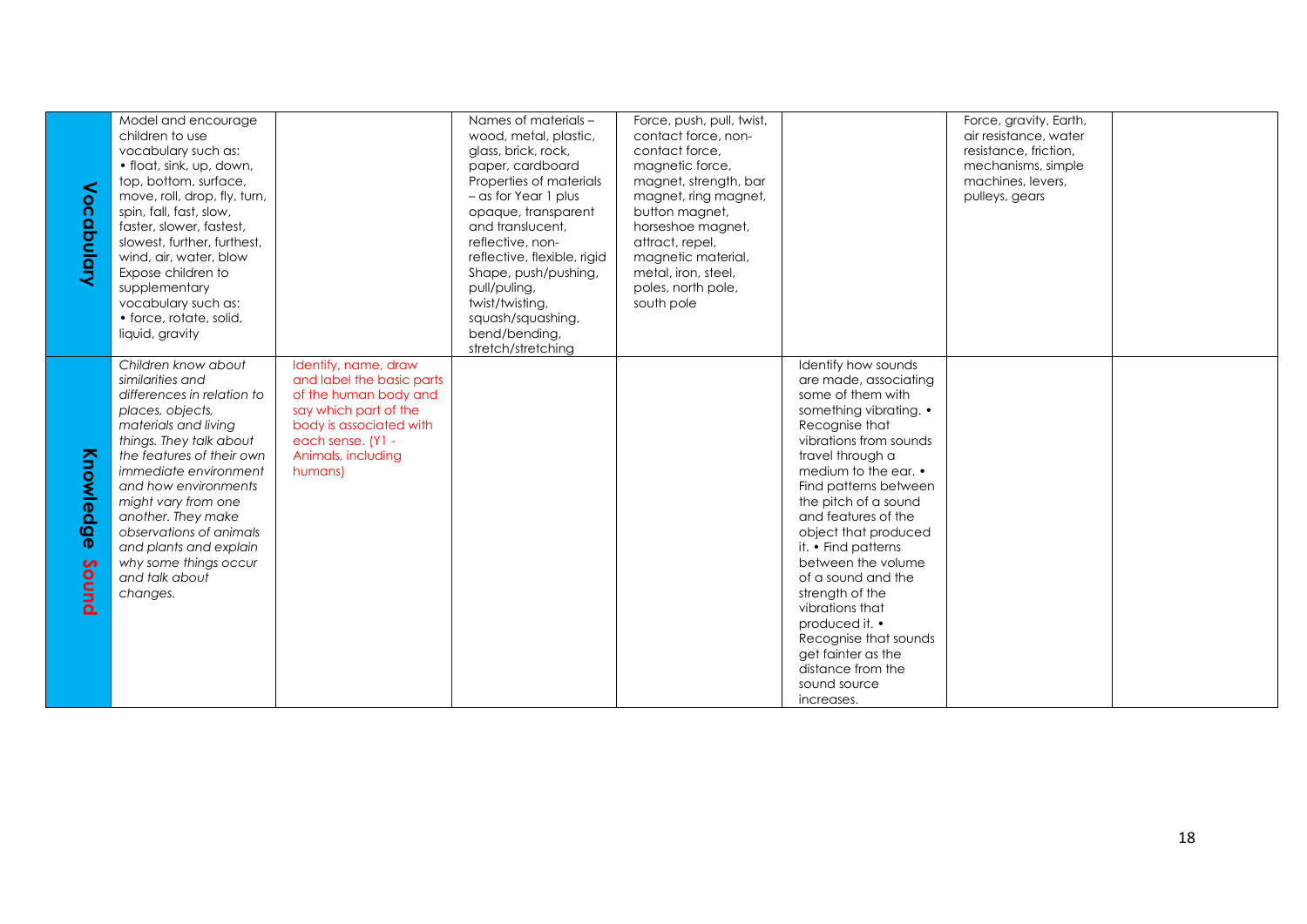|             | Model and encourage        | Head, body, eyes, ears,     |  | Sound, source, vibrate,   |                          |
|-------------|----------------------------|-----------------------------|--|---------------------------|--------------------------|
|             | children to use            | mouth,                      |  | vibration, travel, pitch  |                          |
|             | vocabulary such as:        | • Parts of the body         |  | (high, low), volume,      |                          |
|             | · sound, noise, listen,    | including those linked to   |  | faint, loud, insulation   |                          |
|             |                            |                             |  |                           |                          |
|             | hear, music, voices, bird  | PSHE teaching (see joint    |  |                           |                          |
|             | song, traffic, sirens,     | document produced by        |  |                           |                          |
|             | thunder, high, low, loud,  | the ASE and PSHE            |  |                           |                          |
|             | quiet, soft, volume,       | Association)                |  |                           |                          |
|             |                            |                             |  |                           |                          |
|             | crackle, thunder, hum,     | • Senses - touch, see,      |  |                           |                          |
| Vocabulary  | buzz, roar                 | smell, taste, hear, fingers |  |                           |                          |
|             | Expose children to         | (skin), eyes, nose, ear     |  |                           |                          |
|             | supplementary              | and tongue                  |  |                           |                          |
|             | vocabulary such as:        |                             |  |                           |                          |
|             |                            |                             |  |                           |                          |
|             | · source, crescendo,       |                             |  |                           |                          |
|             | vibration, pitch           |                             |  |                           |                          |
|             | Children know about        |                             |  | Identify common           | Associate the            |
|             | similarities and           |                             |  | appliances that run on    | brightness of a lamp or  |
|             | differences in relation to |                             |  | electricity. • Construct  | the volume of a buzzer   |
|             |                            |                             |  | a simple series           | with the number and      |
|             | places, objects,           |                             |  |                           |                          |
|             | materials and living       |                             |  | electrical circuit,       | voltage of cells used in |
|             | things. They talk about    |                             |  | identifying and           | the circuit. • Compare   |
|             | the features of their own  |                             |  | naming its basic parts,   | and give reasons for     |
|             | immediate environment      |                             |  | including cells, wires,   | variations in how        |
|             | and how environments       |                             |  | bulbs, switches and       | components function,     |
|             |                            |                             |  |                           |                          |
|             | might vary from one        |                             |  | buzzers. • Identify       | including the            |
|             | another. They make         |                             |  | whether or not a lamp     | brightness of bulbs, the |
|             | observations of animals    |                             |  | will light in a simple    | loudness of buzzers      |
| Knowledge   | and plants and explain     |                             |  | series circuit, based on  | and the on/off position  |
|             | why some things occur      |                             |  | whether or not the        | of switches. • Use       |
|             |                            |                             |  |                           |                          |
|             | and talk about             |                             |  | lamp is part of a         | recognised symbols       |
|             | changes.                   |                             |  | complete loop with a      | when representing a      |
|             |                            |                             |  | battery. • Recognise      | simple circuit in a      |
| Electricity |                            |                             |  | that a switch opens       | diagram.                 |
|             |                            |                             |  | and closes a circuit      |                          |
|             |                            |                             |  |                           |                          |
|             |                            |                             |  | and associate this with   |                          |
|             |                            |                             |  | whether or not a lamp     |                          |
|             |                            |                             |  | lights in a simple series |                          |
|             |                            |                             |  | circuit. • Recognise      |                          |
|             |                            |                             |  | some common               |                          |
|             |                            |                             |  |                           |                          |
|             |                            |                             |  | conductors and            |                          |
|             |                            |                             |  | insulators, and           |                          |
|             |                            |                             |  | associate metals with     |                          |
|             |                            |                             |  | being good                |                          |
|             |                            |                             |  | conductors.               |                          |
|             |                            |                             |  |                           |                          |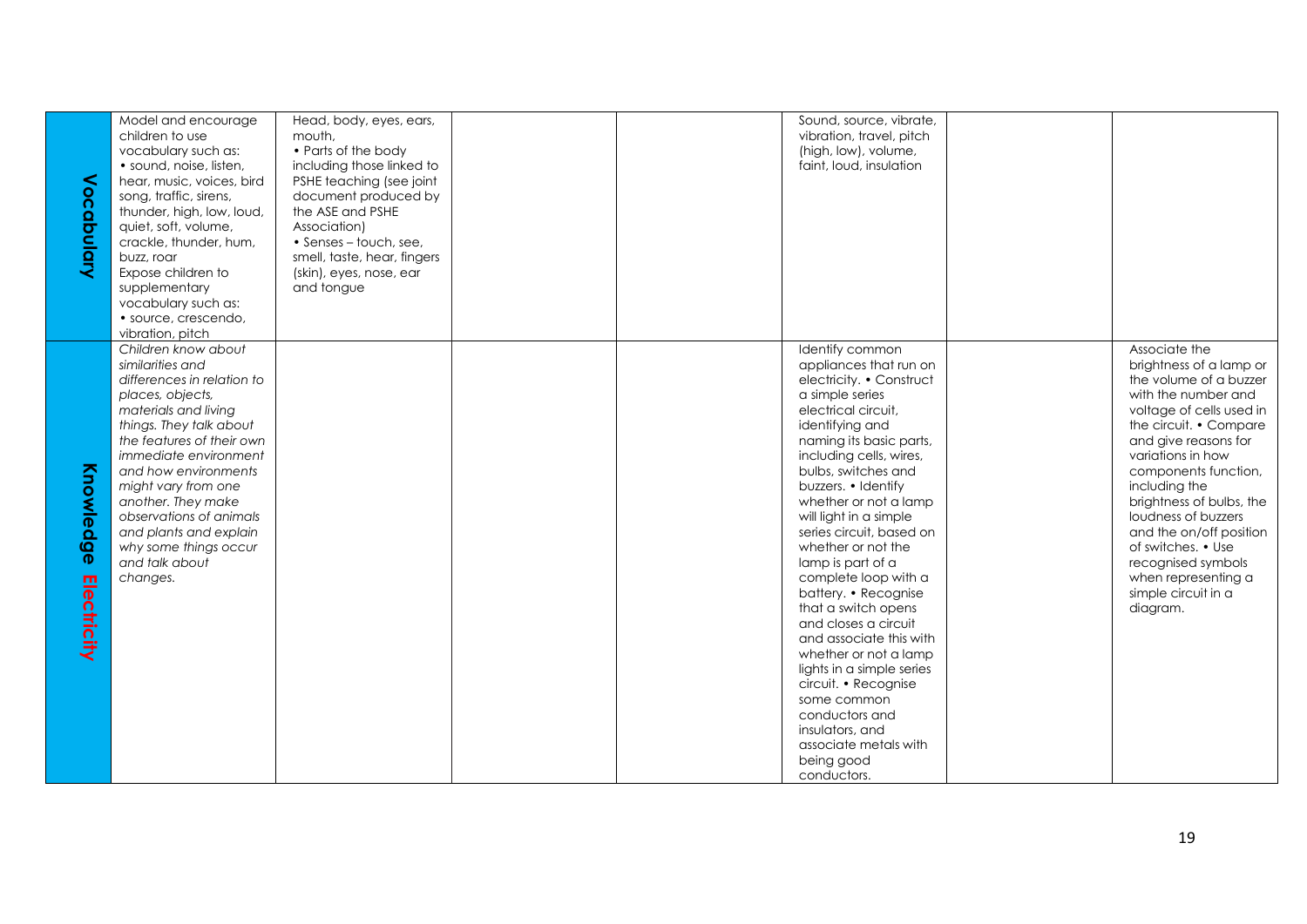|           | Model and encourage          |                          |  | Electricity, electrical  |                          | Circuit, complete         |
|-----------|------------------------------|--------------------------|--|--------------------------|--------------------------|---------------------------|
|           | children to use              |                          |  | appliance/device,        |                          | circuit, circuit diagram, |
|           | vocabulary such as:          |                          |  | mains, plug, electrical  |                          | circuit symbol, cell,     |
|           | · Sun, sunny, light,         |                          |  | circuit, complete        |                          | battery, bulb, buzzer,    |
|           | shadow, shady, clouds,       |                          |  | circuit, component,      |                          | motor, switch, voltage    |
|           | torch, see-through, non-     |                          |  | cell, battery, positive, |                          |                           |
|           | see-through, source,         |                          |  | negative,                |                          |                           |
| ⋖         | light source                 |                          |  | connect/connections,     |                          |                           |
| ocabulary | Expose children to           |                          |  | loose connection.        |                          |                           |
|           | supplementary                |                          |  | short circuit, crocodile |                          |                           |
|           |                              |                          |  |                          |                          |                           |
|           | vocabulary such as:          |                          |  | clip, bulb, switch,      |                          |                           |
|           | • casting a shadow,          |                          |  | buzzer, motor,           |                          |                           |
|           | pale, dark, transparent,     |                          |  | conductor, insulator,    |                          |                           |
|           | opaque                       |                          |  | metal, non-metal.        |                          |                           |
|           |                              |                          |  | symbol N.B. Children in  |                          |                           |
|           |                              |                          |  | Year 4 do not need to    |                          |                           |
|           |                              |                          |  | use standard symbols     |                          |                           |
|           |                              |                          |  | for electrical           |                          |                           |
|           |                              |                          |  | components, as this is   |                          |                           |
|           |                              |                          |  | taught in Year 6.        |                          |                           |
|           | Children know about          | Observe changes across   |  |                          | • Describe the           |                           |
|           | similarities and             | the four seasons. (Y1 -  |  |                          | movement of the          |                           |
|           | differences in relation to   | Seasonal changes) •      |  |                          | Earth, and other         |                           |
| Knowledge | places, objects,             | Observe and describe     |  |                          | planets, relative to the |                           |
|           | materials and living         | weather associated with  |  |                          | Sun in the solar system. |                           |
|           | things. They talk about      | the seasons and how      |  |                          | • Describe the           |                           |
|           | the features of their own    | day length varies. (Y1 - |  |                          | movement of the          |                           |
|           | <i>immediate environment</i> | Seasonal changes)        |  |                          | Moon relative to the     |                           |
| apace     | and how environments         |                          |  |                          | Earth. • Describe the    |                           |
|           | might vary from one          |                          |  |                          | Sun, Earth and Moon      |                           |
|           | another. They make           |                          |  |                          | as approximately         |                           |
|           | observations of animals      |                          |  |                          | spherical bodies. • Use  |                           |
| Earth     | and plants and explain       |                          |  |                          | the idea of the Earth's  |                           |
|           | why some things occur        |                          |  |                          | rotation to explain day  |                           |
| <u>g</u>  | and talk about               |                          |  |                          | and night and the        |                           |
|           |                              |                          |  |                          | apparent movement        |                           |
|           | changes.                     |                          |  |                          |                          |                           |
|           |                              |                          |  |                          | of the sun across the    |                           |
|           |                              |                          |  |                          | sky.                     |                           |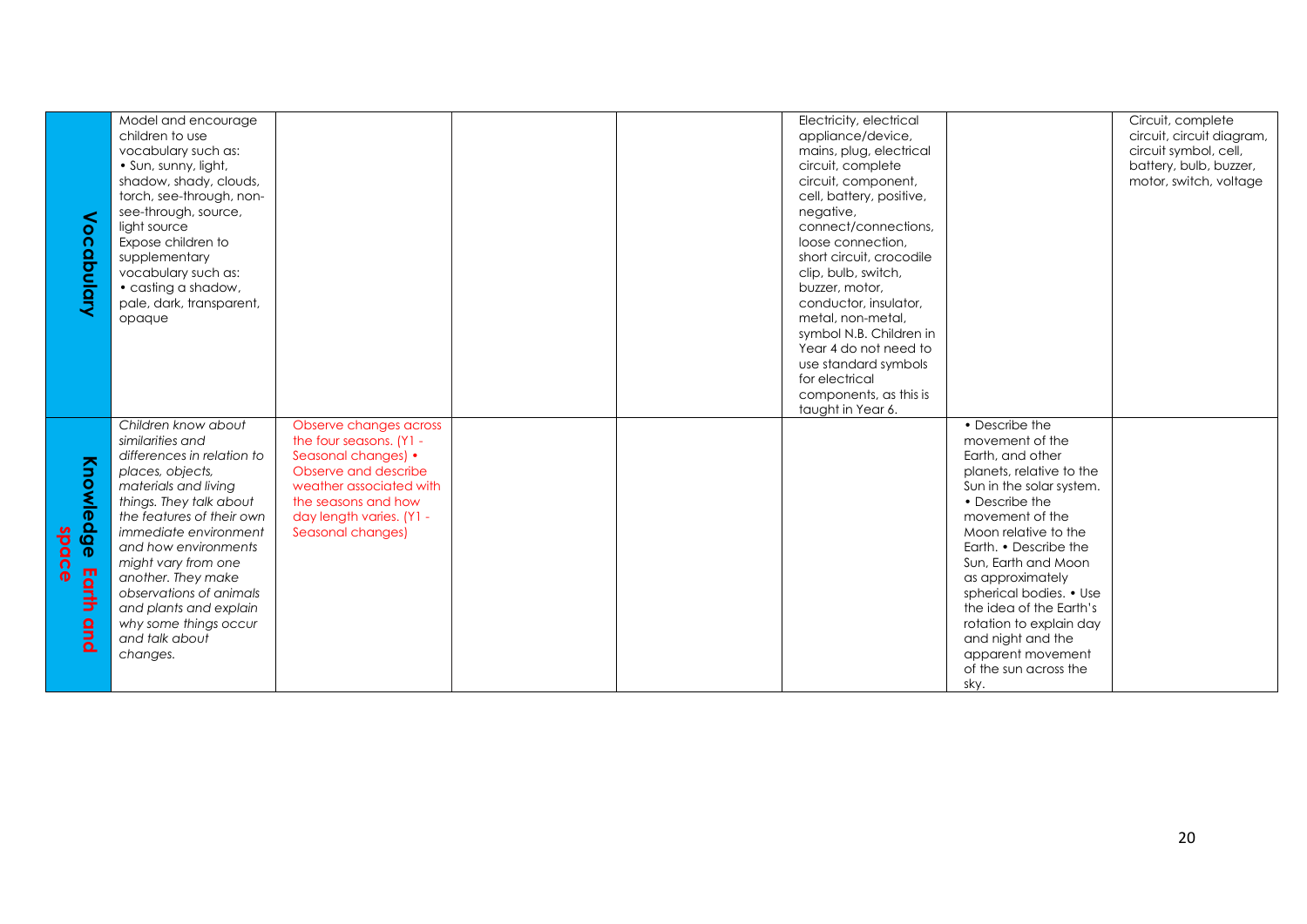| O<br>റ<br>$\frac{Q}{C}$<br>Š<br>$\overline{\mathbf{o}}$ | Model and encourage<br>children to use<br>vocabulary such as:<br>• Sun, Moon, Earth, star,<br>planet, sky, day, night,<br>space, round, light,<br>heavy, fall, bounce,<br>float, rise, fall, air<br>Expose children to<br>supplementary<br>vocabulary such as:<br>• sunrise, sunset,<br>astronaut, astronomer,<br>constellation, orbit,<br>nocturnal, slow-motion,<br>magnify | Weather (sunny, rainy,<br>windy, snowy etc.)<br>• Seasons (winter,<br>summer, spring, autumn)<br>• Sun, sunrise, sunset,<br>day length |  |  |  | Earth, Sun, Moon,<br>(Mercury, Jupiter,<br>Saturn, Venus, Mars,<br>Uranus, Neptune),<br>spherical, solar system,<br>rotates, star, orbit,<br>planets |  |
|---------------------------------------------------------|-------------------------------------------------------------------------------------------------------------------------------------------------------------------------------------------------------------------------------------------------------------------------------------------------------------------------------------------------------------------------------|----------------------------------------------------------------------------------------------------------------------------------------|--|--|--|------------------------------------------------------------------------------------------------------------------------------------------------------|--|
|---------------------------------------------------------|-------------------------------------------------------------------------------------------------------------------------------------------------------------------------------------------------------------------------------------------------------------------------------------------------------------------------------------------------------------------------------|----------------------------------------------------------------------------------------------------------------------------------------|--|--|--|------------------------------------------------------------------------------------------------------------------------------------------------------|--|

|                                                                                                        | <b>PROGRESSION IN SCIENTIFIC ENQUIRY</b> |                                                                                                                                                                                                                                                                                                                                                                                                                                                                                                                                                                                                                                                                                                                                                             |                                                                                                                                                                                                                                                                                                                                                                                                                                                                                                                                                                                                                                                                                                       |                                                                                                                                                                                                                                                                                                                                                                                                                                                                                                                                                                                                                                                                                                                          |  |  |
|--------------------------------------------------------------------------------------------------------|------------------------------------------|-------------------------------------------------------------------------------------------------------------------------------------------------------------------------------------------------------------------------------------------------------------------------------------------------------------------------------------------------------------------------------------------------------------------------------------------------------------------------------------------------------------------------------------------------------------------------------------------------------------------------------------------------------------------------------------------------------------------------------------------------------------|-------------------------------------------------------------------------------------------------------------------------------------------------------------------------------------------------------------------------------------------------------------------------------------------------------------------------------------------------------------------------------------------------------------------------------------------------------------------------------------------------------------------------------------------------------------------------------------------------------------------------------------------------------------------------------------------------------|--------------------------------------------------------------------------------------------------------------------------------------------------------------------------------------------------------------------------------------------------------------------------------------------------------------------------------------------------------------------------------------------------------------------------------------------------------------------------------------------------------------------------------------------------------------------------------------------------------------------------------------------------------------------------------------------------------------------------|--|--|
|                                                                                                        | <b>EYFS</b>                              | Y1/2                                                                                                                                                                                                                                                                                                                                                                                                                                                                                                                                                                                                                                                                                                                                                        | Y3/4                                                                                                                                                                                                                                                                                                                                                                                                                                                                                                                                                                                                                                                                                                  | Y5/6                                                                                                                                                                                                                                                                                                                                                                                                                                                                                                                                                                                                                                                                                                                     |  |  |
| <b>Asking questions</b><br>and recognising that<br>they can be<br>answered in different<br><b>ways</b> |                                          | Asking simple questions and<br>recognising that they can be answered<br>in different ways<br>• While exploring the world, the<br>children develop their ability to ask<br>questions (such as what something is,<br>how things are similar and different, the<br>ways things work, which alternative is<br>better, how things change and how<br>they happen). Where appropriate, they<br>answer these questions.<br>• The children answer questions<br>developed with the teacher often<br>through a scenario.<br>• The children are involved in planning<br>how to use resources provided to<br>answer the questions using different<br>types of enquiry, helping them to<br>recognise that there are different ways<br>in which questions can be answered. | Asking relevant questions and using<br>different types of scientific enquiries to<br>answer them<br>• The children consider their prior<br>knowledge when asking questions.<br>They independently use a range of<br>question stems. Where appropriate,<br>they answer these questions.<br>• The children answer questions posed<br>by the teacher.<br>• Given a range of resources, the<br>children decide for themselves how to<br>gather evidence to answer the<br>question. They recognise when<br>secondary sources can be used to<br>answer questions that cannot be<br>answered through practical work. They<br>identify the type of enquiry that they<br>have chosen to answer their question. | Planning different types of scientific<br>enquiries to answer questions, including<br>recognising and controlling variables<br>where necessary<br>• Children independently ask scientific<br>questions. This may be stimulated by a<br>scientific experience or involve asking<br>further questions based on their<br>developed understanding following an<br>enquiry.<br>• Given a wide range of resources the<br>children decide for themselves how to<br>gather evidence to answer a scientific<br>question. They choose a type of<br>enquiry to carry out and justify their<br>choice. They recognise how secondary<br>sources can be used to answer<br>questions that cannot be answered<br>through practical work. |  |  |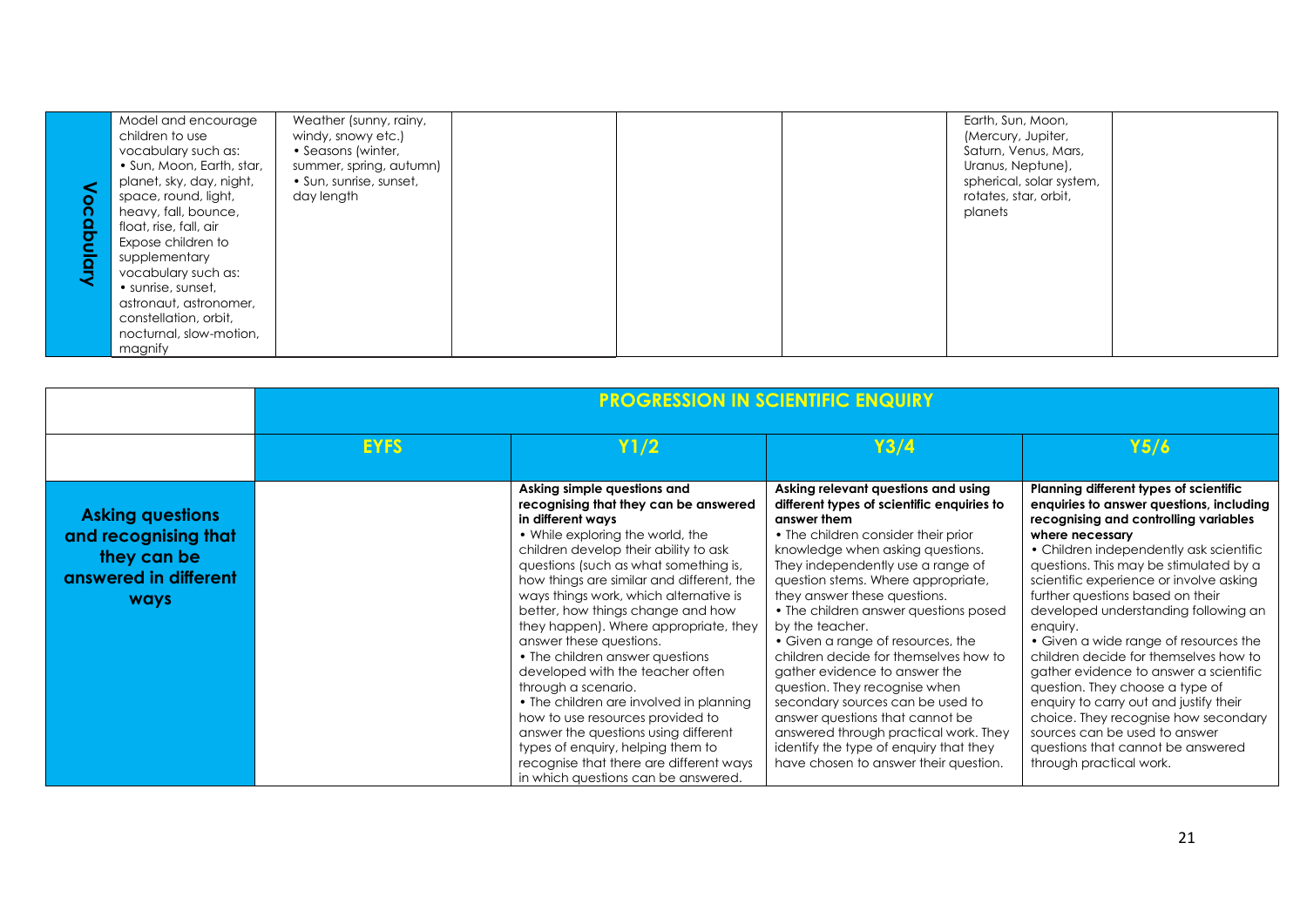| <b>Making observations</b><br>and taking<br>measurements | Observing over time<br>• How does a puddle change over<br>time?<br>• How does a snowman change as it<br>melts?<br>• How does the natural world change<br>with the seasons?<br><b>Encouraging scientific enquiry</b><br>Comparative testing<br>• How does popcorn made in a<br>microwave compare to popcorn<br>made on a fire?<br>• How quickly do ice cubes melt in<br>different areas of the playground?<br>• How are pizza bases different when<br>made with different flours?<br>• How does a loaf cook differently in<br>different tins?<br>• How do cupcakes cook if they have<br>different amounts of mixture? | Observing closely, using simple<br>equipment<br>• Children explore the world around<br>them. They make careful observations<br>to support identification, comparison<br>and noticing change. They use<br>appropriate senses, aided by<br>equipment such as magnifying glasses<br>or digital microscopes, to make their<br>observations.<br>• They begin to take measurements,<br>initially by comparisons, then using non-<br>standard units. | Making systematic and careful<br>observations and, where appropriate,<br>taking accurate measurements using<br>standard units, using a range of<br>equipment, including thermometers<br>and data loggers<br>• The children make systematic and<br>careful observations.<br>• They use a range of equipment for<br>measuring length, time, temperature<br>and capacity. They use standard units<br>for their measurements. | Taking measurements, using a range of<br>scientific equipment, with increasing<br>accuracy and precision, taking repeat<br>readings when appropriate<br>• The children select measuring<br>equipment to give the most precise<br>results e.g. ruler, tape measure or<br>trundle wheel, force meter with a<br>suitable scale.<br>• During an enquiry, they make<br>decisions e.g. whether they need to:<br>take repeat readings (fair testing);<br>increase the sample size (pattern<br>seeking); adjust the observation period<br>and frequency (observing over time);<br>or check further secondary sources<br>(researching); in order to get accurate<br>data (closer to the true value). |
|----------------------------------------------------------|----------------------------------------------------------------------------------------------------------------------------------------------------------------------------------------------------------------------------------------------------------------------------------------------------------------------------------------------------------------------------------------------------------------------------------------------------------------------------------------------------------------------------------------------------------------------------------------------------------------------|-----------------------------------------------------------------------------------------------------------------------------------------------------------------------------------------------------------------------------------------------------------------------------------------------------------------------------------------------------------------------------------------------------------------------------------------------|---------------------------------------------------------------------------------------------------------------------------------------------------------------------------------------------------------------------------------------------------------------------------------------------------------------------------------------------------------------------------------------------------------------------------|---------------------------------------------------------------------------------------------------------------------------------------------------------------------------------------------------------------------------------------------------------------------------------------------------------------------------------------------------------------------------------------------------------------------------------------------------------------------------------------------------------------------------------------------------------------------------------------------------------------------------------------------------------------------------------------------|
|                                                          | Observing over time<br>• How does the block of ice change<br>over time?<br>• How does a snowman change over<br>time?<br>• How does cake mixture/bread dough<br>change as it is cooked?<br><b>Comparative testing</b><br>• Compare the shape of shadows<br>made by different objects.<br>Observing over time<br>• How do the Sun and shade change<br>during the day?<br>• How does a toy's shadow change<br>during the day?<br><b>Comparative testing</b><br>• How many cubes/small plastic                                                                                                                           |                                                                                                                                                                                                                                                                                                                                                                                                                                               |                                                                                                                                                                                                                                                                                                                                                                                                                           |                                                                                                                                                                                                                                                                                                                                                                                                                                                                                                                                                                                                                                                                                             |
|                                                          | animals can fit in different 'boats'?<br>• Compare how cars move down<br>ramps/gutters.                                                                                                                                                                                                                                                                                                                                                                                                                                                                                                                              |                                                                                                                                                                                                                                                                                                                                                                                                                                               |                                                                                                                                                                                                                                                                                                                                                                                                                           |                                                                                                                                                                                                                                                                                                                                                                                                                                                                                                                                                                                                                                                                                             |

22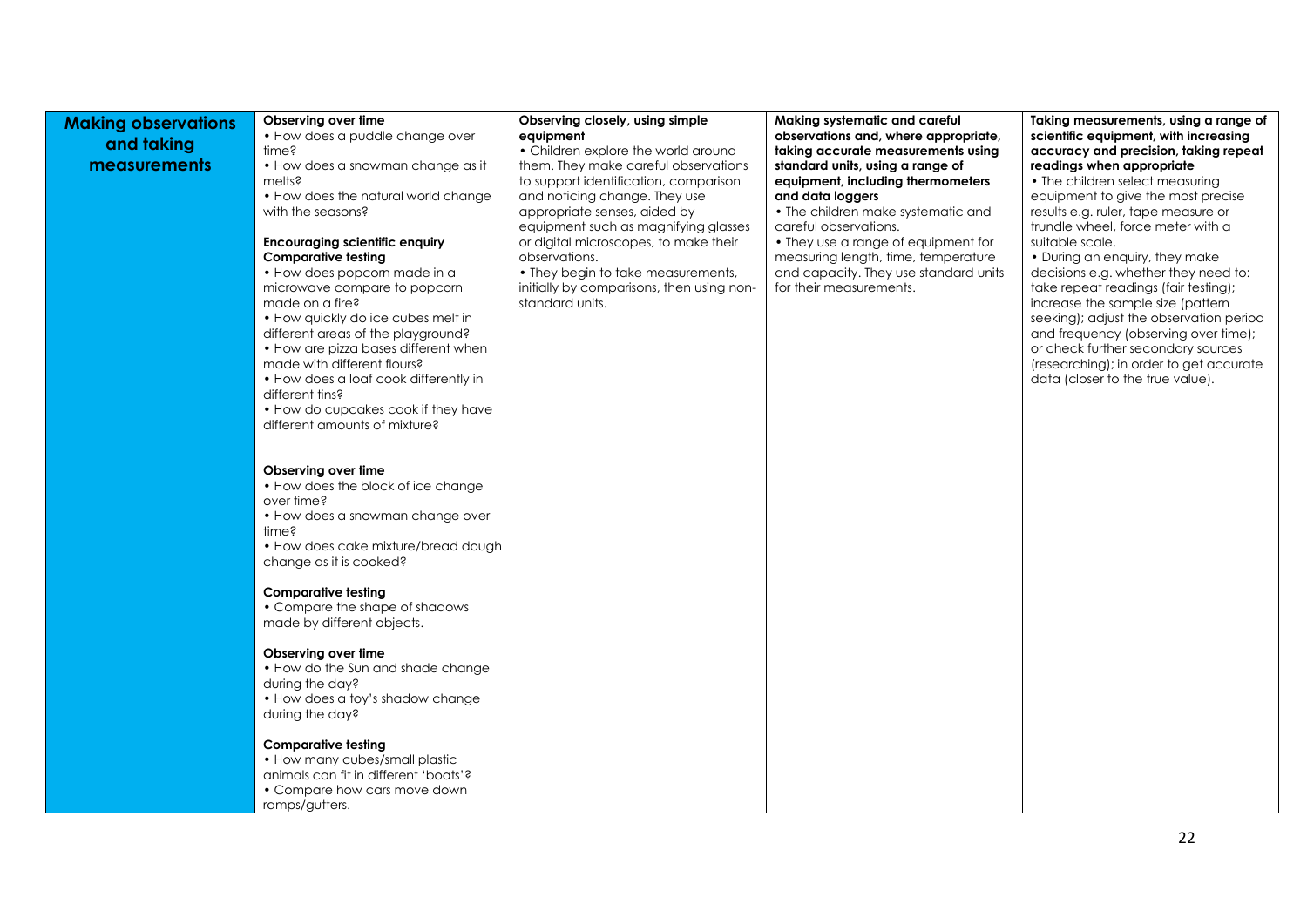|                                                                | • Compare how wheels turn when<br>sand or water is poured through.<br>• Compare how objects fall with and<br>without parachutes.<br>• Compare how different balls bounce.<br>• Compare how things move when<br>blown. |                                                                                                                                                    |                                                                                                                                                         |                                                                                                                                                             |
|----------------------------------------------------------------|-----------------------------------------------------------------------------------------------------------------------------------------------------------------------------------------------------------------------|----------------------------------------------------------------------------------------------------------------------------------------------------|---------------------------------------------------------------------------------------------------------------------------------------------------------|-------------------------------------------------------------------------------------------------------------------------------------------------------------|
|                                                                | • Compare how a marble moves<br>through different liquids.<br>• Compare how different paper<br>aeroplanes fly.                                                                                                        |                                                                                                                                                    |                                                                                                                                                         |                                                                                                                                                             |
|                                                                | <b>Comparative testing</b><br>• How does rain sound different when it<br>lands in different containers?                                                                                                               |                                                                                                                                                    |                                                                                                                                                         |                                                                                                                                                             |
|                                                                | Observing over time<br>• Listen to the siren of an emergency<br>vehicle as it approaches and moves<br>away.                                                                                                           |                                                                                                                                                    |                                                                                                                                                         |                                                                                                                                                             |
|                                                                | <b>Comparative testing</b><br>• Make and testing air-propelled<br>rockets to find out which is the 'best'.                                                                                                            |                                                                                                                                                    |                                                                                                                                                         |                                                                                                                                                             |
|                                                                | • Compare how different objects move<br>when falling and bouncing.                                                                                                                                                    |                                                                                                                                                    |                                                                                                                                                         |                                                                                                                                                             |
| <b>Engaging in practical</b><br>enquiry to answer<br>questions | <b>Encouraging scientific enquiry</b><br><b>Classification</b><br>• Sort animals according to where they<br>live.                                                                                                     | Performing simple tests<br>• The children use practical resources<br>provided to gather evidence to answer<br>questions generated by themselves or | Setting up simple practical enquiries,<br>comparative and fair tests<br>• The children select from a range of<br>practical resources to gather evidence | Planning different types of scientific<br>enquiries to answer questions, including<br>recognising and controlling variables<br>where necessary              |
|                                                                | Researching using secondary sources<br>• Learn how animals from a different<br>habitat are cared for.<br>• Learn about animals in a different                                                                         | the teacher. They carry out: tests to<br>classify; comparative tests; pattern<br>seeking enquiries; and make<br>observations over time.            | to answer questions generated by<br>themselves or the teacher.<br>• They follow their plan to carry out:<br>observations and tests to classify;         | • The children select from a range of<br>practical resources to gather evidence<br>to answer their questions. They carry<br>out fair tests, recognising and |
|                                                                | habitat.<br><b>Encouraging scientific enquiry</b>                                                                                                                                                                     | Identifying and classifying<br>• Children use their observations and<br>testing to compare objects, materials                                      | comparative and simple fair tests;<br>observations over time; and pattern<br>seeking.                                                                   | controlling variables. They decide what<br>observations or measurements to make<br>over time and for how long. They look                                    |
|                                                                | Classification                                                                                                                                                                                                        | and living things. They sort and group                                                                                                             | Explanatory note                                                                                                                                        | for patterns and relationships using a                                                                                                                      |
|                                                                | • Sort images of people according to                                                                                                                                                                                  | these things, identifying their own                                                                                                                | A comparative test is performed by                                                                                                                      | suitable sample.                                                                                                                                            |
|                                                                | their characteristics.                                                                                                                                                                                                | criteria for sorting.                                                                                                                              | changing a variable that is qualitative                                                                                                                 |                                                                                                                                                             |
|                                                                | Researching using secondary sources<br>• Find out information from visitors                                                                                                                                           | • They use simple secondary sources<br>(such as identification sheets) to name                                                                     | e.g. the type of material, shape of the<br>parachute. This leads to a ranked                                                                            |                                                                                                                                                             |
|                                                                | (dentist, nurse etc.).                                                                                                                                                                                                | living things. They describe the                                                                                                                   | outcome.                                                                                                                                                |                                                                                                                                                             |
|                                                                | Pattern seeking                                                                                                                                                                                                       | characteristics they used to identify a                                                                                                            | A fair test is performed by changing a                                                                                                                  |                                                                                                                                                             |
|                                                                | • Are taller children faster?                                                                                                                                                                                         | living thing.                                                                                                                                      | variable that is quantitative e.g. the                                                                                                                  |                                                                                                                                                             |
|                                                                |                                                                                                                                                                                                                       |                                                                                                                                                    |                                                                                                                                                         |                                                                                                                                                             |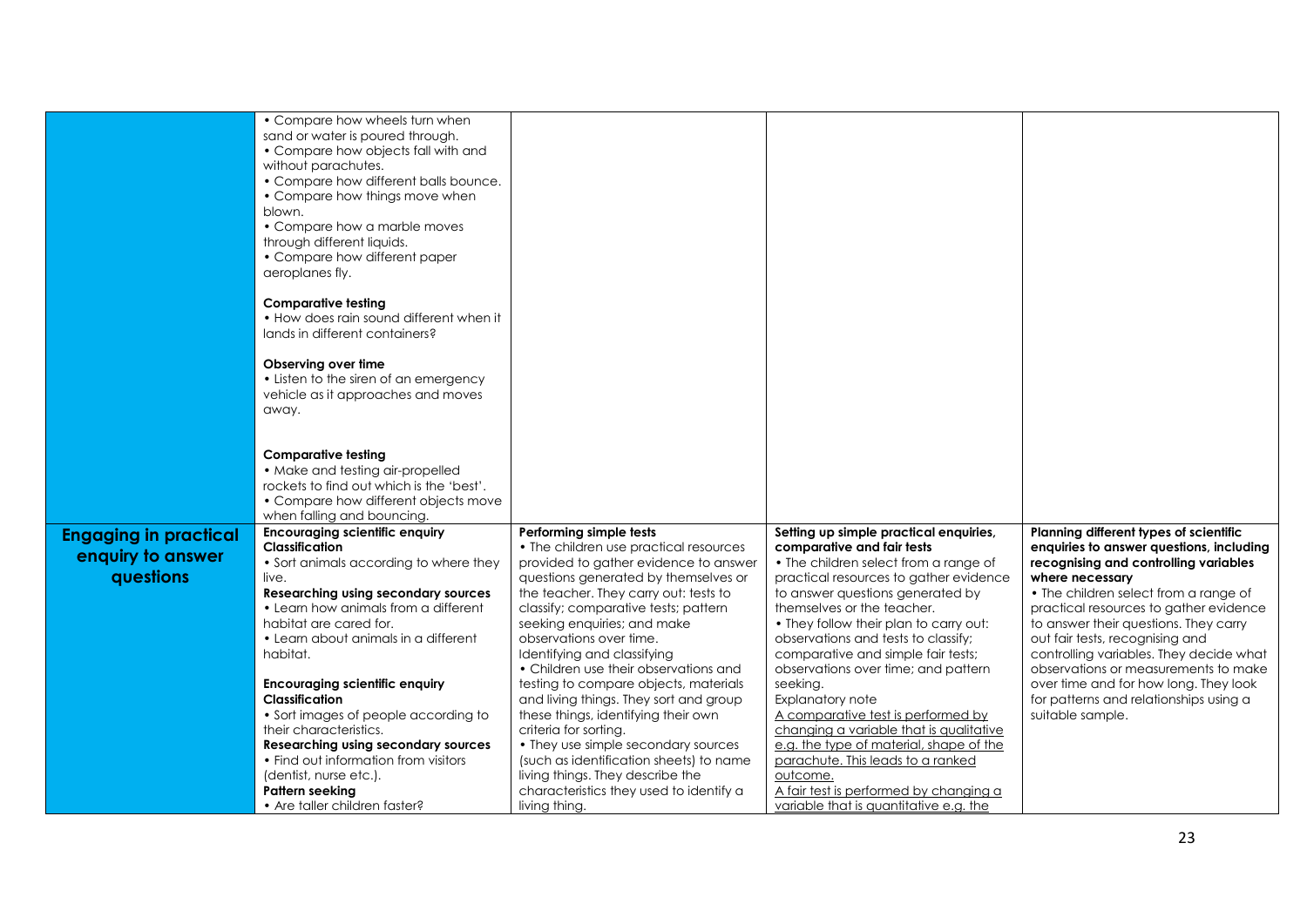|                      | • Are taller children stronger?            |                                          | thickness of the material or the area of |                                          |
|----------------------|--------------------------------------------|------------------------------------------|------------------------------------------|------------------------------------------|
|                      |                                            |                                          | the canopy. This leads to establishing a |                                          |
|                      | <b>Classification</b>                      |                                          | causative relationship.                  |                                          |
|                      | • Name and describe plants and             |                                          |                                          |                                          |
|                      |                                            |                                          |                                          |                                          |
|                      | animals they find in the school grounds.   |                                          |                                          |                                          |
|                      | Pattern seeking                            |                                          |                                          |                                          |
|                      | • Look for minibeasts in different areas   |                                          |                                          |                                          |
|                      | of the school grounds.                     |                                          |                                          |                                          |
|                      | • Look for plants in different areas of    |                                          |                                          |                                          |
|                      | the school grounds.                        |                                          |                                          |                                          |
|                      |                                            |                                          |                                          |                                          |
|                      | <b>Classification</b>                      |                                          |                                          |                                          |
|                      | • Which clothes are suitable for each      |                                          |                                          |                                          |
|                      | season?                                    |                                          |                                          |                                          |
|                      |                                            |                                          |                                          |                                          |
|                      |                                            |                                          |                                          |                                          |
|                      |                                            |                                          |                                          |                                          |
|                      |                                            |                                          |                                          |                                          |
|                      | <b>Classification</b>                      |                                          |                                          |                                          |
|                      | • Which objects/materials make dark        |                                          |                                          |                                          |
|                      | shadows?                                   |                                          |                                          |                                          |
|                      |                                            |                                          |                                          |                                          |
|                      | <b>Pattern seeking</b>                     |                                          |                                          |                                          |
|                      | • Find simple patterns in how light levels |                                          |                                          |                                          |
|                      | and temperature change with the            |                                          |                                          |                                          |
|                      | movement, or obscuring of, the Sun.        |                                          |                                          |                                          |
|                      |                                            |                                          |                                          |                                          |
| <b>Recording and</b> |                                            | Gathering and recording data to help     | Gathering, recording, classifying and    | Recording data and results of            |
|                      |                                            | in answering questions                   | presenting data in a variety of ways to  | increasing complexity using scientific   |
| presenting evidence  |                                            | • The children record their observations | help in answering questions              | diagrams and labels, classification      |
|                      |                                            | e.g. using photographs, videos,          | <b>Recording findings using simple</b>   | keys, tables, scatter graphs, bar and    |
|                      |                                            |                                          |                                          |                                          |
|                      |                                            | drawings, labelled diagrams or in        | scientific language, drawings, labelled  | line graphs                              |
|                      |                                            | writing.                                 | diagrams, keys, bar charts, and tables   | • The children decide how to record      |
|                      |                                            | • They record their measurements e.g.    | • The children sometimes decide how      | and present evidence. They record        |
|                      |                                            | using prepared tables, pictograms, tally | to record and present evidence. They     | observations e.g. using annotated        |
|                      |                                            | charts and block graphs.                 | record their observation e.g. using      | photographs, videos, labelled            |
|                      |                                            | • They classify using simple prepared    | photographs, videos, pictures, labelled  | diagrams, observational drawings,        |
|                      |                                            | tables and sorting rings.                | diagrams or writing. They record their   | labelled scientific diagrams or writing. |
|                      |                                            |                                          | measurements e.g. using tables, tally    | They record measurements e.g. using      |
|                      |                                            |                                          | charts and bar charts (given templates,  | tables, tally charts, bar charts, line   |
|                      |                                            |                                          | if required, to which they can add       | graphs and scatter graphs. They record   |
|                      |                                            |                                          | headings). They record classifications   | classifications e.g. using tables, Venn  |
|                      |                                            |                                          |                                          |                                          |
|                      |                                            |                                          | e.g. using tables, Venn diagrams,        | diagrams, Carroll diagrams and           |
|                      |                                            |                                          | Carroll diagrams.                        | classification keys.                     |
|                      |                                            |                                          | • Children are supported to present the  | Children present the same data in        |
|                      |                                            |                                          | same data in different ways in order to  | different ways in order to help with     |
|                      |                                            |                                          | help with answering the question.        | answering the question.                  |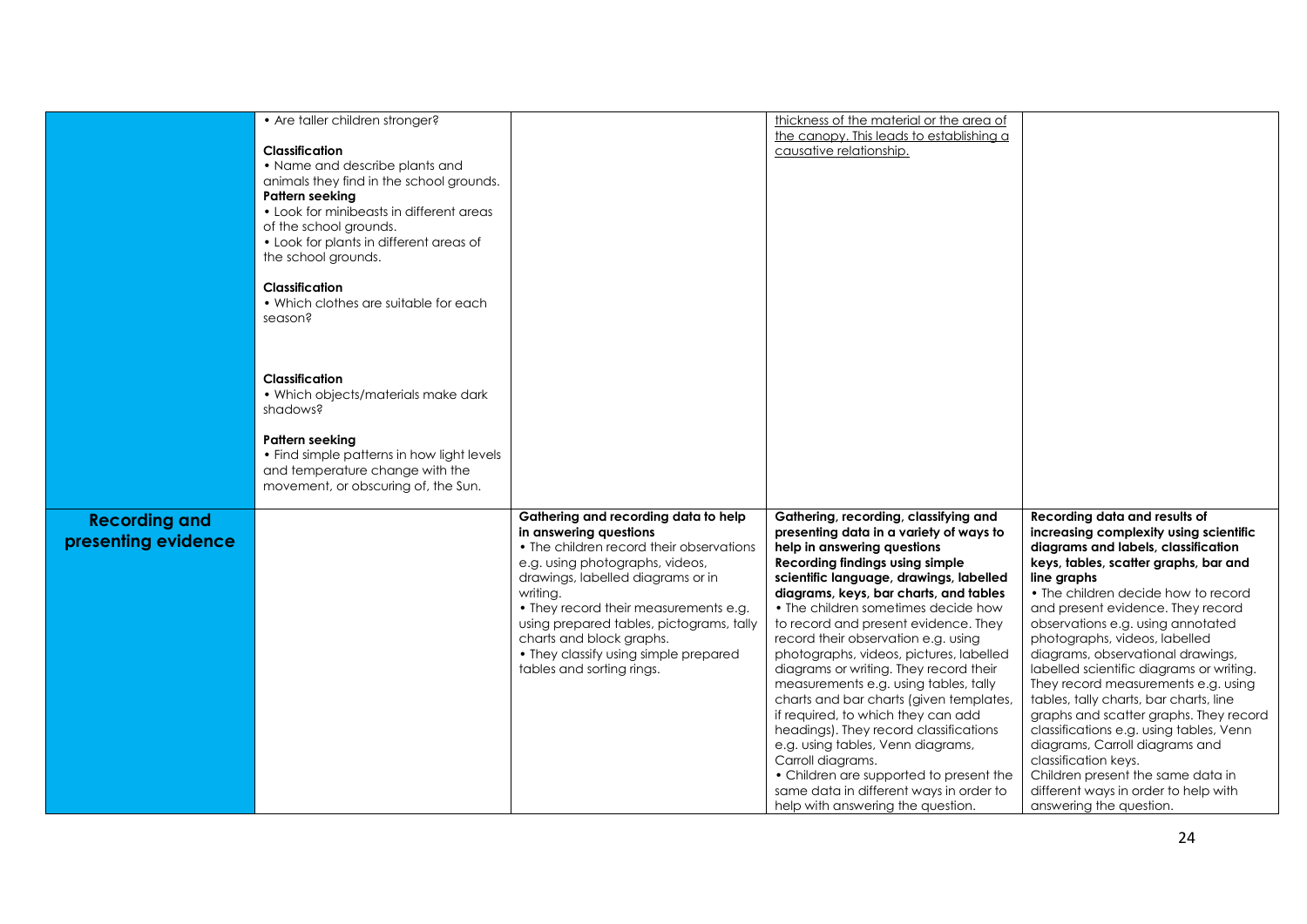| <b>Answering questions</b><br>and concluding                          | Researching using secondary sources<br>• Find out about how animals behave<br>in different seasons.<br>• Find out about the weather and<br>seasons.<br>Researching using secondary sources<br>• Find out about shadows.<br>• Find out about rainbows.<br><b>Research using secondary sources</b><br>• Find out about the Solar System, stars<br>and space travel.<br>• Find out about nocturnal animals. | Using their observations and ideas to<br>suggest answers to questions<br>• Children use their experiences of the<br>world around them to suggest<br>appropriate answers to questions. They<br>are supported to relate these to their<br>evidence e.g. observations they have<br>made, measurements they have taken<br>or information they have gained from<br>secondary sources.<br>Using their observations and ideas to<br>suggest answers to questions<br>• The children recognise 'biggest and<br>smallest', 'best and worst' etc. from<br>their data. | Using straightforward scientific<br>evidence to answer questions or to<br>support their findings.<br>• Children answer their own and<br>others' questions based on<br>observations they have made,<br>measurements they have taken or<br>information they have gained from<br>secondary sources. The answers are<br>consistent with the evidence.<br>Identifying differences, similarities or<br>changes related to simple scientific<br>ideas and processes<br>• Children interpret their data to<br>generate simple comparative<br>statements based on their evidence.<br>They begin to identify naturally<br>occurring patterns and causal<br>relationships.<br>Using results to draw simple<br>conclusions, make predictions for<br>new values, suggest improvements<br>and raise further questions<br>• They draw conclusions based on their<br>evidence and current subject<br>knowledge. | Identifying scientific evidence that has<br>been used to support or refute ideas or<br>arguments<br>• Children answer their own and<br>others' questions based on<br>observations they have made,<br>measurements they have taken or<br>information they have gained from<br>secondary sources. When doing this,<br>they discuss whether other evidence<br>e.g. from other groups, secondary<br>sources and their scientific<br>understanding, supports or refutes their<br>answer.<br>• They talk about how their scientific<br>ideas change due to new evidence<br>that they have gathered.<br>• They talk about how new discoveries<br>change scientific understanding.<br>Reporting and presenting findings from<br>enquiries, including conclusions, causal<br>relationships and explanations of and<br>degree of trust in results, in oral and<br>written forms such as displays and other<br>presentations<br>• In their conclusions, children: identify<br>causal relationships and patterns in the<br>natural world from their evidence;<br>identify results that do not fit the overall<br>pattern; and explain their findings using<br>their subject knowledge. |
|-----------------------------------------------------------------------|----------------------------------------------------------------------------------------------------------------------------------------------------------------------------------------------------------------------------------------------------------------------------------------------------------------------------------------------------------------------------------------------------------|------------------------------------------------------------------------------------------------------------------------------------------------------------------------------------------------------------------------------------------------------------------------------------------------------------------------------------------------------------------------------------------------------------------------------------------------------------------------------------------------------------------------------------------------------------|-------------------------------------------------------------------------------------------------------------------------------------------------------------------------------------------------------------------------------------------------------------------------------------------------------------------------------------------------------------------------------------------------------------------------------------------------------------------------------------------------------------------------------------------------------------------------------------------------------------------------------------------------------------------------------------------------------------------------------------------------------------------------------------------------------------------------------------------------------------------------------------------------|----------------------------------------------------------------------------------------------------------------------------------------------------------------------------------------------------------------------------------------------------------------------------------------------------------------------------------------------------------------------------------------------------------------------------------------------------------------------------------------------------------------------------------------------------------------------------------------------------------------------------------------------------------------------------------------------------------------------------------------------------------------------------------------------------------------------------------------------------------------------------------------------------------------------------------------------------------------------------------------------------------------------------------------------------------------------------------------------------------------------------------------------------------------------------|
| <b>Evaluating and raising</b><br>further questions and<br>predictions |                                                                                                                                                                                                                                                                                                                                                                                                          |                                                                                                                                                                                                                                                                                                                                                                                                                                                                                                                                                            | Using results to draw simple<br>conclusions, make predictions for new<br>values, suggest improvements and<br>raise further questions<br>• They identify ways in which they<br>adapted their method as they<br>progressed or how they would do it<br>differently if they repeated the enquiry.<br>Using results to draw simple conclusions,<br>make predictions for new values,<br>suggest improvements and raise further<br>questions<br>• Children use their evidence to<br>suggest values for different items tested                                                                                                                                                                                                                                                                                                                                                                          | Reporting and presenting findings from<br>enquiries, including conclusions, causal<br>relationships and explanations of and<br>degree of trust in results, in oral and<br>written forms such as displays and other<br>presentations<br>• They evaluate, for example, the<br>choice of method used, the control of<br>variables, the precision and accuracy<br>of measurements and the credibility of<br>secondary sources used.<br>• They identify any limitations that<br>reduce the trust they have in their<br>data.                                                                                                                                                                                                                                                                                                                                                                                                                                                                                                                                                                                                                                                    |